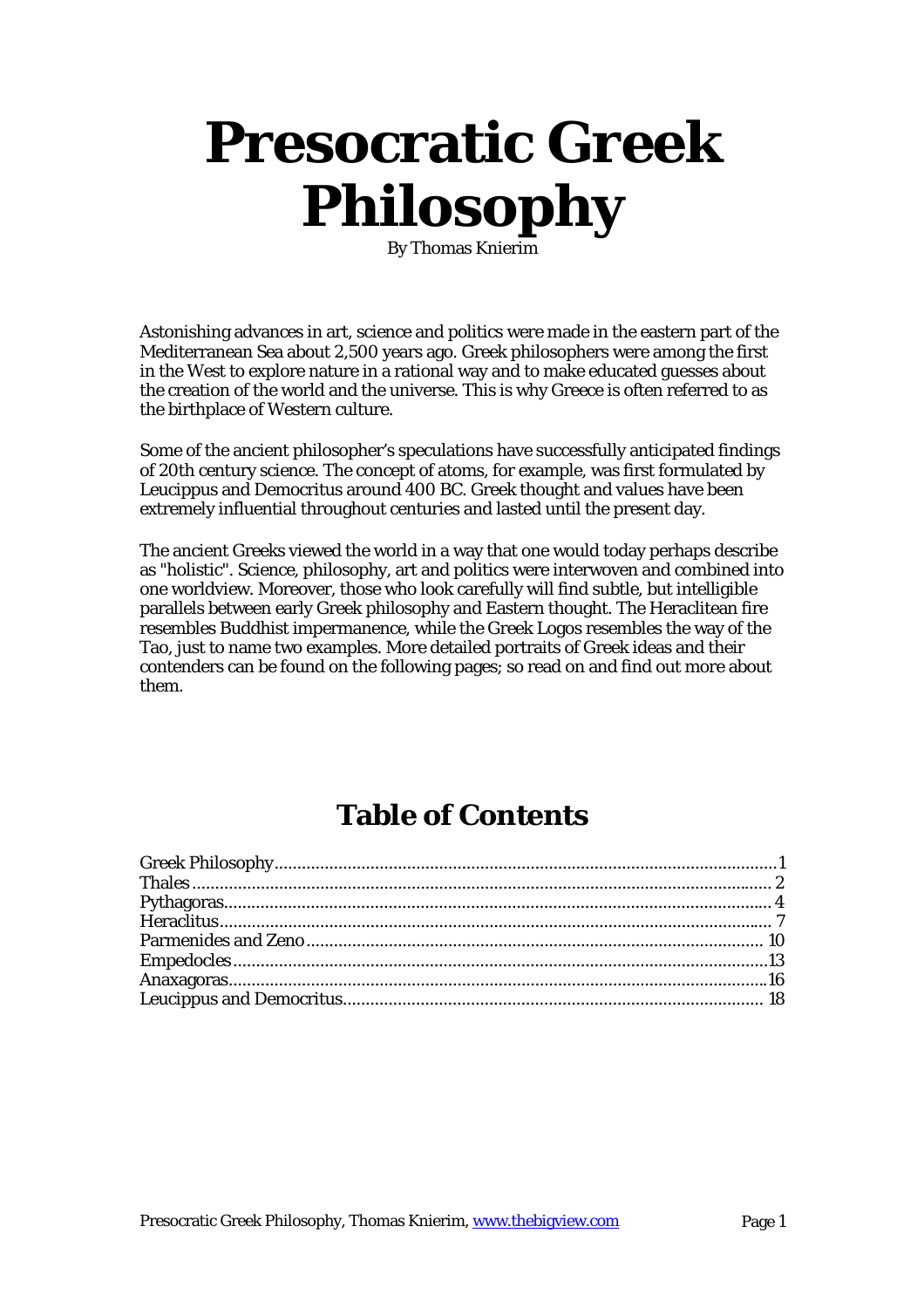#### **Thales**  [Miletus, 624-546 BC]



Western philosophy begins in the antiquity roughly at the same time when Western historiographers began to record history more or less systematically. This is of course no surprise. We may believe that earlier philosophers have existed, but their works would have been invariably lost. Historiography was supposedly invented by the Babylonians, before the Greeks, but we shall leave this question to the historians and continue with philosophy.

Try to picture the early Greek civilization around 600 BC. Imagine yourself in a flourishing commercial town at the sunny coast of Ionia. The Greeks traded intensively with each other and with surrounding nations, thus many Greek city states accumulated considerable wealth and with it came art, science, and philosophy. However, there was trouble.

The political climate was afflicting as a consequence of slavery and mercantilism. Greek cities were often ruled by ruthless tyrants - landowning aristocrats and superrich merchants who gave little importance to ethical considerations. Around 585 BC there lived a man in Miletus whose name was Thales, one of the Seven Wise men of Greece.

Thales had traveled to Egypt to study the science of geometry. Somehow he must have refined the Egyptian methods, because when he came back to Miletus he surprised his contemporaries with his unusual mathematical abilities. Thales calculated the distance of a ship at sea from observations taken on two points on land and he knew how to determine the height of a pyramid from the length of its shadow. He became famous for predicting an eclipse in 585 BC.

In spite of his wisdom, Thales was a poor man. The inhabitants of Miletus ridiculed Thales for his philosophy and asked him what his wisdom is good for if it can't pay the rent.

"He was reproached for his poverty, which was supposed to show that philosophy is of no use. According to the story, he knew by his skills in the stars while it was yet winter that there would be a great harvest of olives in the coming year; so, having a little money, he gave deposits for the use of all olive-presses in Chios and Miletus, which he hired at a low price because no one bid against him.

When the harvest time came, and many were wanted all at once and of a sudden, he let them out at any rate which he pleased, and made a quantity of money. Thus he showed the world that philosophers can be rich if they like, but that their ambition is of another sort." [from "Politics", Aristotle]

Thales was a mathematician rather than a philosopher, but in antiquity there was no differentiation between the natural sciences and philosophy; instead, mathematics, philosophy and science were closely related in the works of the early Greek philosophers.



Most people remember Thales for his famous theorem about right angles that says: A triangle inscribed in a semicircle has a right angle (see figure on the left). Although this might seem a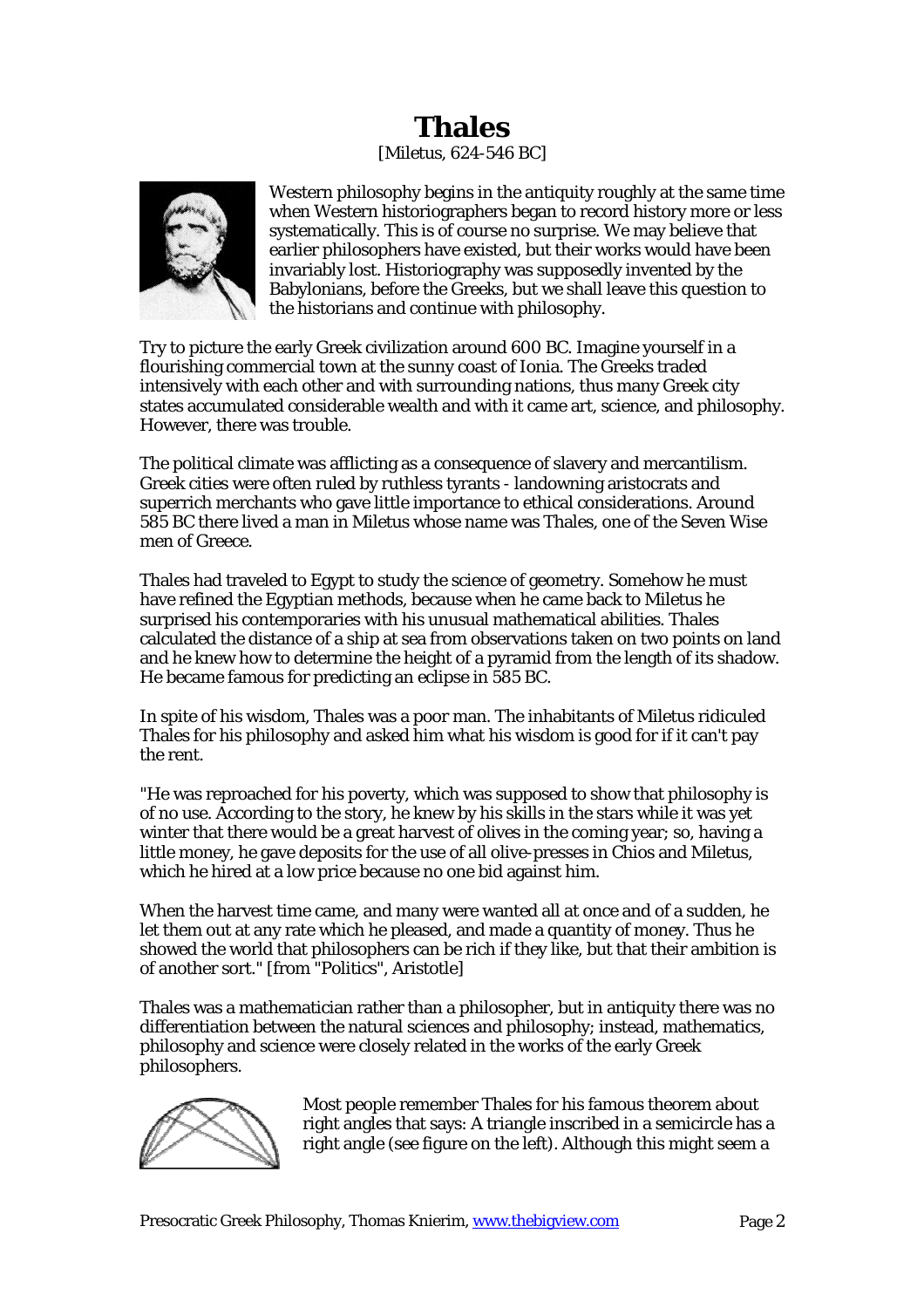simple observation, Thales was the first one who stated it and thus started what is now generally known as "deductive science", the process of deriving suppositions and mathematical statements from observation by means of logic. Circles and angles were not the only objects Thales was concerned with. Purportedly he also studied magnetism and electrostatic effects, however, since none of his own works has survived, we don't know what he may have found out about them.

Thales was surely an exceptional man, but he was not the only thinker in ancient Greece whose thoughts were ahead of his time. For instance, the idea that all forms of substances can be reduced to a few elements and that every form of matter are made of these elements, is essentially Greek, and was conceived around the time of Thales.

Thales stated that the origin of all matter is water. Although this sounds a bit odd, there may be some truth in it. As we know today, the largest constituent of the universe is hydrogen, which makes two of the three atoms in water (H2O). The missing oxygen atom was added later when our planet formed. Scientists believe that liquid water is prerequisite to life, and we know with certainty that the first life forms flourished in the oceans, so water is indeed a primordial substance.

The Greeks also anticipated a crude version of the concept of modern thermodynamics. Anaximander (546 BC), a Milesian citizen who lived after Thales, expressed the following thought: The elements (air, water earth and fire) are in opposition to each other, each perpetually seeking to increase itself in quantity. Due to the resulting struggle for dominance, all forms of matter are subject to continual change. Thus, the elements are constantly transformed into one another, however, without one element ever gaining preponderance over the others because of a natural balance.

Anaximenses (494 BC), the third philosopher of Miletus, refined the theory of the elements later with his original theory of the aggregates: The fundamental substance, he said, is air. The soul is air, fire is rarefied air, when condensed, air becomes first water, then if further condensed, earth, and finally stone. Consequently all differences between different substances are quantitative, depending entirely upon the degree of condensation.

You may find these ideas strange, but it has to be considered that the early Greek philosophers lived in an environment where indigenous beliefs and superstitions prevailed in the spiritual world and the rule of thumb was accepted authority. Thales was the first who made a difference by introducing deductive, scientific thought.

I would like to end this Thales portrait with a peculiar quote, which shows the spiritual Thales. He said: "All things are full of Gods," and left it unexplained.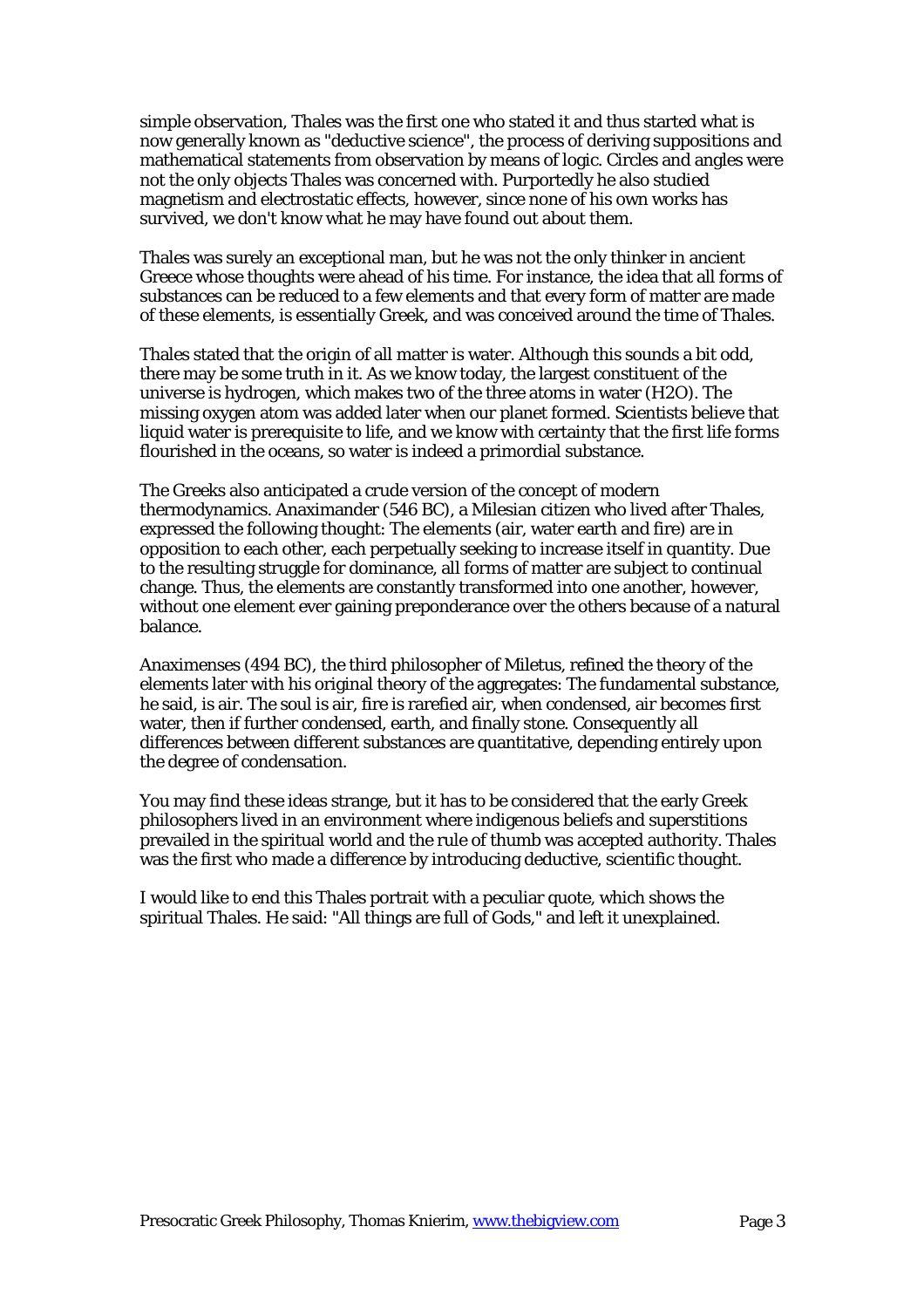## **Pythagoras**

[Samos, 582 - 500 BC]



Like Thales, Pythagoras is rather known for mathematics than for philosophy. Anyone who can recall math classes will remember the first lessons of geometry that usually start with Pythagoras famous proposition about right-angled triangles:  $a^2+b^2=c^2$ . Pythagoras found this principle two and a half millennia ago -around 532 BCand with it his name and philosophy have survived the turbulences of history.

His immediate followers were strongly influenced by him, and even until today Pythagoras shines through the mist of ages as one of the brightest figures of early Greek antiquity. What he found out about triangles has been the beginning of mathematics in Western culture, and ever since mathematics -the art of demonstrative and deductive reasoning- has had a profound influence on Western philosophy, which can be observed down to Russel and Wittgenstein.

Pythagoras' influence found an expression in visual art and music as well, particularly in the renaissance and baroque epoch. The far-reaching imprint of his ideas is yet more impressive if we consider that he did not leave any original writings. Instead, all what is known about Pythagoras was handed down by generations of philosophers and historiographers, some of whom, like Heraclitus, opposed his views. In this light it is remarkable that Pythagoras' teachings have survived relatively undistorted until the present day.

Pythagoras was a native of the island of Samos. During his early life, Samos was governed by the powerful, unscrupulous tyrant Polycrates. Pythagoras did not sympathize with his government and thus emigrated to Croton in Southern Italy. Like the ancient Greek cities in Ionia, Croton was a flourishing commercial city that lived from importing and exporting goods. Obviously it was in Croton where Pythagoras developed most of his important ideas and theories.

Pythagoras founded a society of disciples which has been very influential for some time. Men and women in the society were treated equally -an unusual thing at the time- and all property was held in common. Members of the society practiced the master's teachings, a religion the tenets of which included the transmigration of souls and the sinfulness of eating beans. Pythagoras' followers had to obey strict religious orders where it was forbidden to eat beans, to touch white cocks, or to look into a mirror beside a light.

If all of this seems a bit odd, it might lead us to suspect that Pythagoras' personality reflects the inseparable blend of genius and madness that we associate with many other great men. It is said that once Pythagoras was walking up a lane in Croton when he came by a dog being ill-treated. Seeing this he raised his voice: "Stop, don't hit it! It is a soul of a friend. I knew it when I heard its voice." Spirits, ghosts, souls, and transmigration were obviously things he believed in deeply.

There was an opposition -if not rivalry- in ancient Greece between the gods of the Olymp and the lesser gods of more primitive religions. Pythagoras, like no other, embodied this contraposition of mystical and rational worlds, which is woven into his personality and philosophy. In his mind, numbers, spirits, souls, gods and the mystic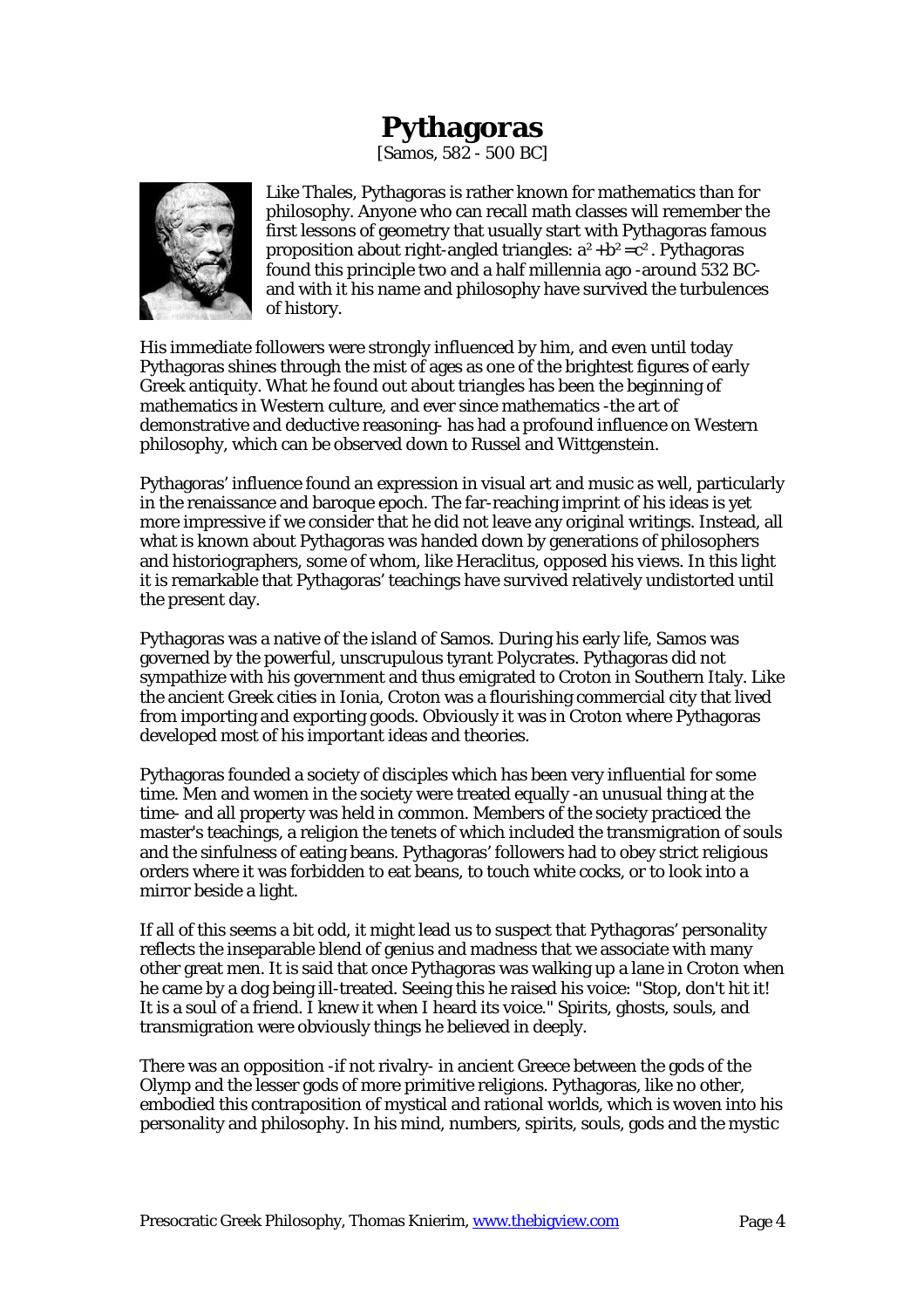connections between them formed one big picture. The following text tells the legend of his own existences:

"He was once born as Aethalides and was considered to be the son of Hermes. Hermes invited him to choose whatever he wanted, except immortality; so he asked that, alive and dead, he should remember what happened to him. Thus, in life he remembered everything, and when he died he retained the same memories. [...] He remembered everything - how he first had been Aethalides, then Euphorbus, then Hermotimus, then Pyrrhus, the Delian fisherman. When Pyrrhus died, he became Pythagoras." (Diogenes Laertius, Live of Philosophers, VIII 4-5)

"Pythagoras believed in metempsychosis and thought that eating meat was an abominable thing, saying that the souls of all animals enter different animals after death. He himself used to say that he remembered being, in Trojan times, Euphorbus, Panthus' son who was killed by Menelaus. They say that once when he was staying at Argos he saw a shield from the spoils of Troy nailed up, and burst into tears. When the Argives asked him the reason for his emotion, he said that he himself had borne that shield at Troy when he was Euphorbus.

They did not believe him and judged him to be mad, but he said he would provide a true sign that it was indeed the case: on the inside of the shield there had been inscribed in archaic lettering EUPHORBUS. Because of the extraordinary nature of his claim they all urged that the shield be taken down - and it turned out that on the inside the inscription was found." (Diogenes Laertius)

After Pythagoras introduced the idea of eternal recurrence into Greek thought, which was apparently motivated by his studies of earlier Egyptian scriptures, the idea soon became popular in Greece. It was Pythagoras' ambition to reveal in his philosophy the validity and structure of a higher order, the basis of the divine order, for which souls return in a constant cycle.

This is how Pythagoras came to mathematics. It could be said that Pythagoras saw the study of mathematics as a purifier of the soul, just like he considered music as purifying. Pythagoras and his disciples connected music with mathematics and found that intervals between notes can be expressed in numerical terms. They discovered that the length of strings of a musical instrument correspond to these intervals and that they can be expressed in numbers. The ratio of the length of two strings with which two tones of an octave step are produced is 2:1.

Music was not the only field that Pythagoras considered worthy of study, in fact he saw numbers in everything. He was convinced that the divine principles of the universe, though imperceptible to the senses, can be expressed in terms of relationships of numbers. He therefore reasoned that the secrets of the cosmos are revealed by pure thought, through deduction and analytic reflection on the perceptible world.

This eventually led to the famous saying that "all things are numbers." Pythagoras himself spoke of "square numbers" and "cubic numbers", and we still use these terms, but he also spoke of oblong, triangular, and spherical numbers. He associated numbers with form, relating arithmetic to geometry. His greatest discovery, the proposition about right-angled triangles, sprang from this line of thought: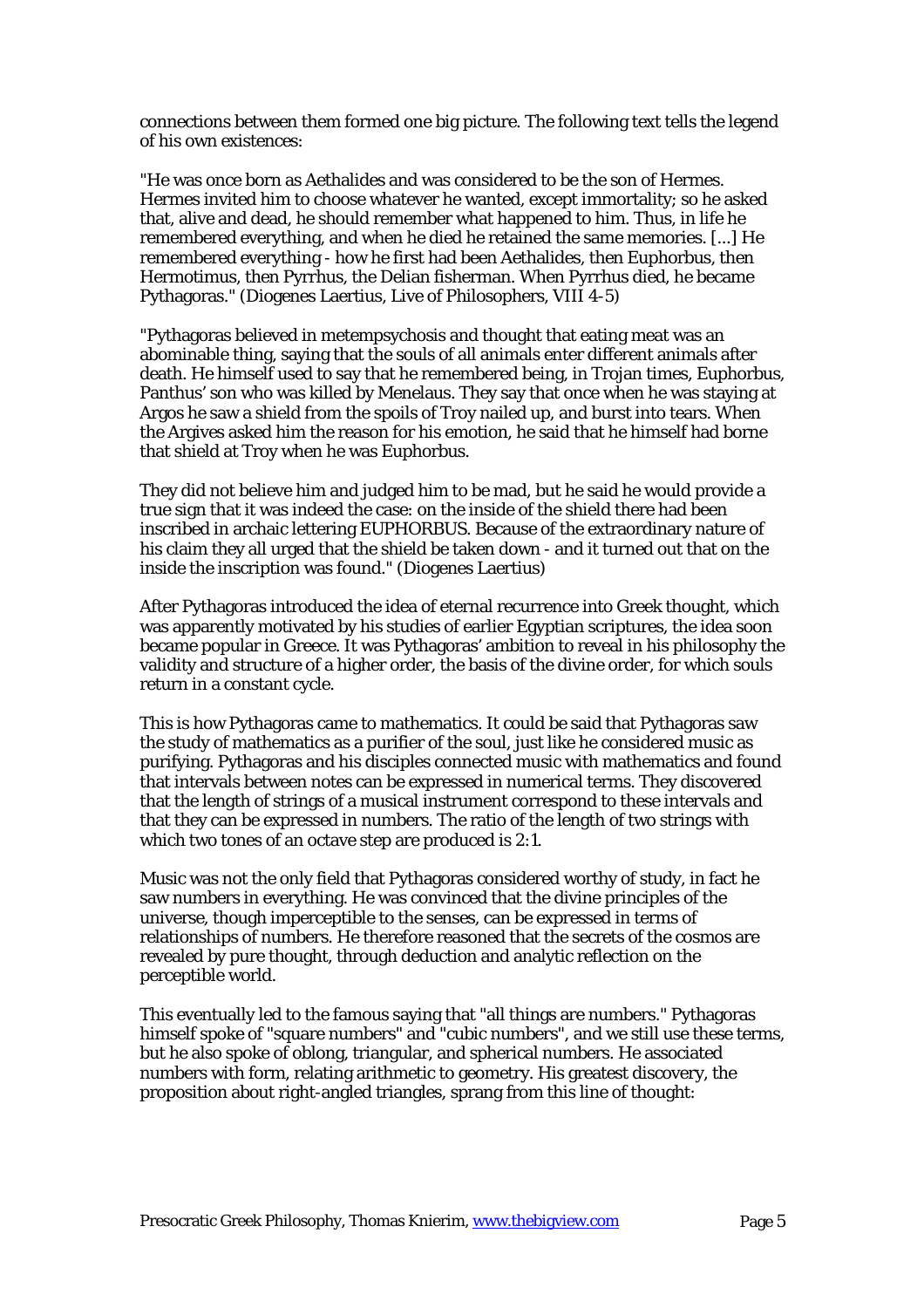

"The Egyptians had known that a triangle whose sides are 3, 4, 5 has a right angle, but apparently the Greeks were the first to observe that  $3^2+4^2=5^2$ , and, acting on this suggestion, to discover a proof of the general proposition. Unfortunately for Pythagoras this theorem led at once to the discovery of incommensurables, which appeared to disprove his whole philosophy. In a right-angled isosceles triangle, the square on the hypotenuse is double of the square on either side.

Let us suppose each side is an inch long; then how long is the hypotenuse? Let us suppose its length is m/n inches. Then  $m^2/n^2 = 2$ . If m and n have a common factor, divide it out, then either m or n must be odd. Now  $m^2=2n^2$ , therefore  $m^2$  is even, therefore m is even, therefore n is odd. Suppose m=2p. Then  $4p^2=2n^2$ , therefore  $n^2=2p^2$  and therefore n is even, contra hyp. Therefore no fraction m/n will measure the hypotenuse. The above proof is substantially that in Euclid, Book X." (Bertrand Russel, History of Western Philosophy)

This shows how Pythagoras' proposition immediately raised a new mathematical problem, namely that of incommensurables. At his time the concept of irrational numbers was not known and it is uncertain how Pythagoras dealt with the problem. We may suspect that he was not too concerned about it. His religion, in absence of theological explanations, had found a way to blend the "mystery of the divine" with commonsense rational thought.

From Pythagoras we observe that an answer to a problem in science may give raise to new questions. For each door we open, we find another closed door behind it. Eventually these doors will be also be opened and reveal answers in a new dimension of thought. A sprawling tree of progressively complex knowledge evolves in such manner. This Hegelian recursion, which is in fact a characteristic of scientific thought, may or may not have been obvious to Pythagoras. In either way he stands at the beginning of it.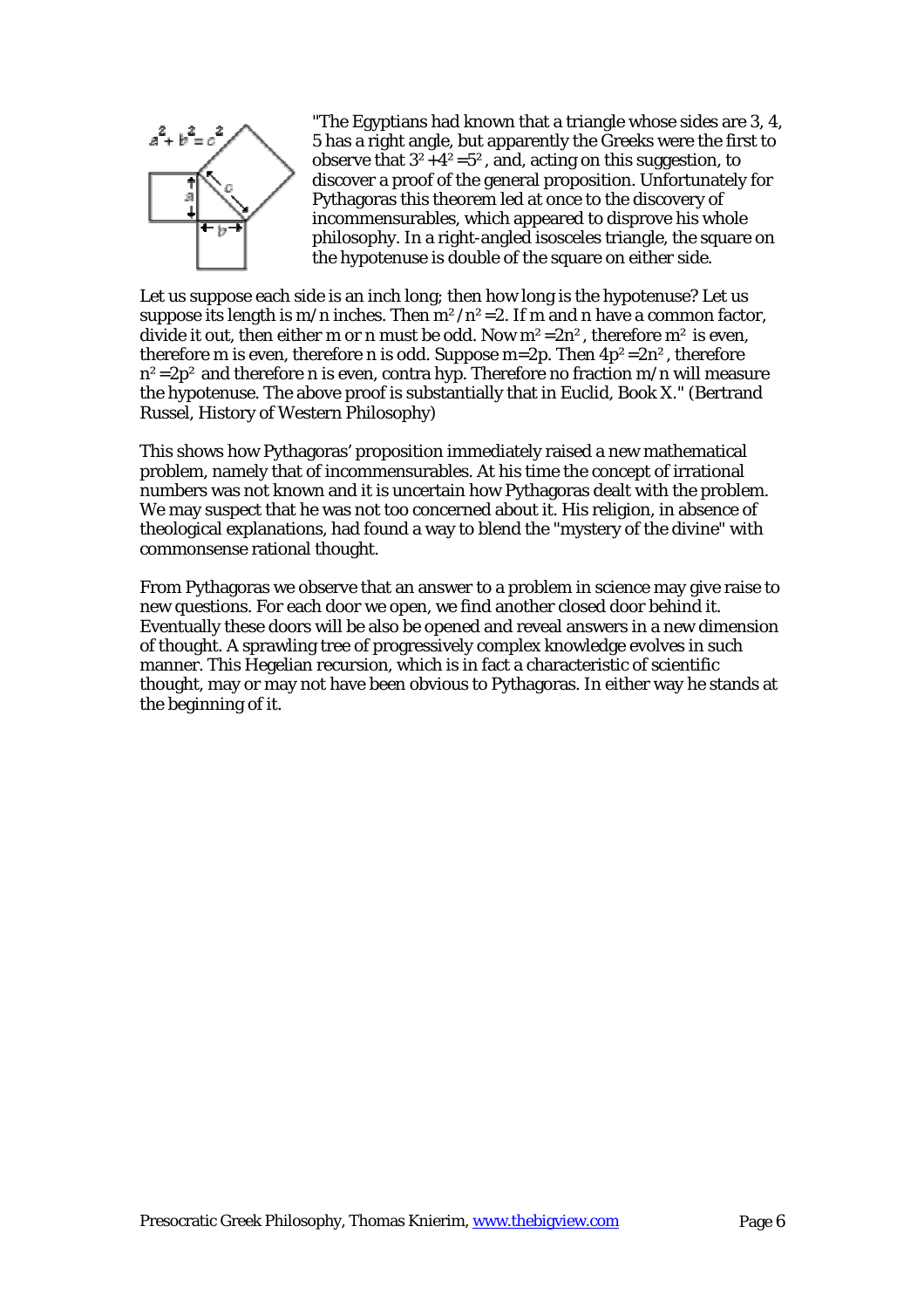## **Heraclitus**

[Ephesus, around 500 BC]



Heraclitus lived around 500 BC in the city of Ephesus in Ionia, Asia Minor. He became famous as the "flux and fire" philosopher for his proverbial utterance: "All things are flowing." Coming from an eminent aristocratic family, Heraclitus is the first nobleman in the cabinet of Greek philosophers. He introduced important new perspectives into Greek thought and produced a book of which his followers said that it is hard to read.

"They say that Euripides gave Socrates a copy of Heraclitus' book and asked him what he thought of it. He replied: "What I understand is splendid; and I think what I don't understand is so too - but it would take a Delian diver to get to the bottom of it." (Diogenes Laertius, Lives of Philosophers, II 22).

In spite of the difficulties, Heraclitus was admired by his contemporaries for the theory of flux, which influenced many generations of philosophers after him. Judging from his writings, Heraclitus doesn't appear to be a complaisant character. Not only does he condemn all of his philosophic predecessors, but his contempt for mankind leads him to think that dullness and stupidity are innate human traits.

He repeatedly lets fly at mankind in general and in particular scolds at those who do not share his opinion. Here is a taste of it: "The Ephesians would do well to hang themselves, every grown man of them, and leave the city to the beardless lads; for they have to cast out Hermorodus, the best man among them [...]" There is only Teutamus being saved from despise of whom he says that he is "of more account than the rest." Investigating the reason for the praise one finds that Teutamus had said that "most men are bad."

As it might be expected, Heraclitus believed in war. He said: "War is father of all, king of all. Some it makes gods, some it makes men, some it makes slaves, some free." And: "We must realize that war is universal, and strife is justice, and that all things come into being and pass away through strife." Now, if this sounds like Nietzsche, it doesn't come as a surprise, in fact Nietzsche had been a great admirer of Heraclitean philosophy.

Rigid moralism is also found in Heraclitus' ethics, which may be described as disdainful asceticism. He prays to refrain from alcohol: "A man, when he gets drunk, is lead by a beardless lad, tripping, knowing not where he steps, having his soul moist." Heraclitus praises the power obtained through self-mastery, and despises the passions that distract men from their chief ambition, self-purification: "It is not good for men to get all that they wish to get. Whatever our desire wishes to get, it purchases at the cost of soul."

In the end, Heraclitus became a hermit, leaving the city and living in the mountains where he fed on plants and herbs. Because of this he contracted dropsy and was forced to return to the town. He asked the doctors in his riddling fashion if they could change a rainstorm into a draught. When they failed to understand him, he buried himself in a byre, hoping that the dropsy would be vaporized by the heat of the dung. But he met with no success even by this means and died at the age of sixty.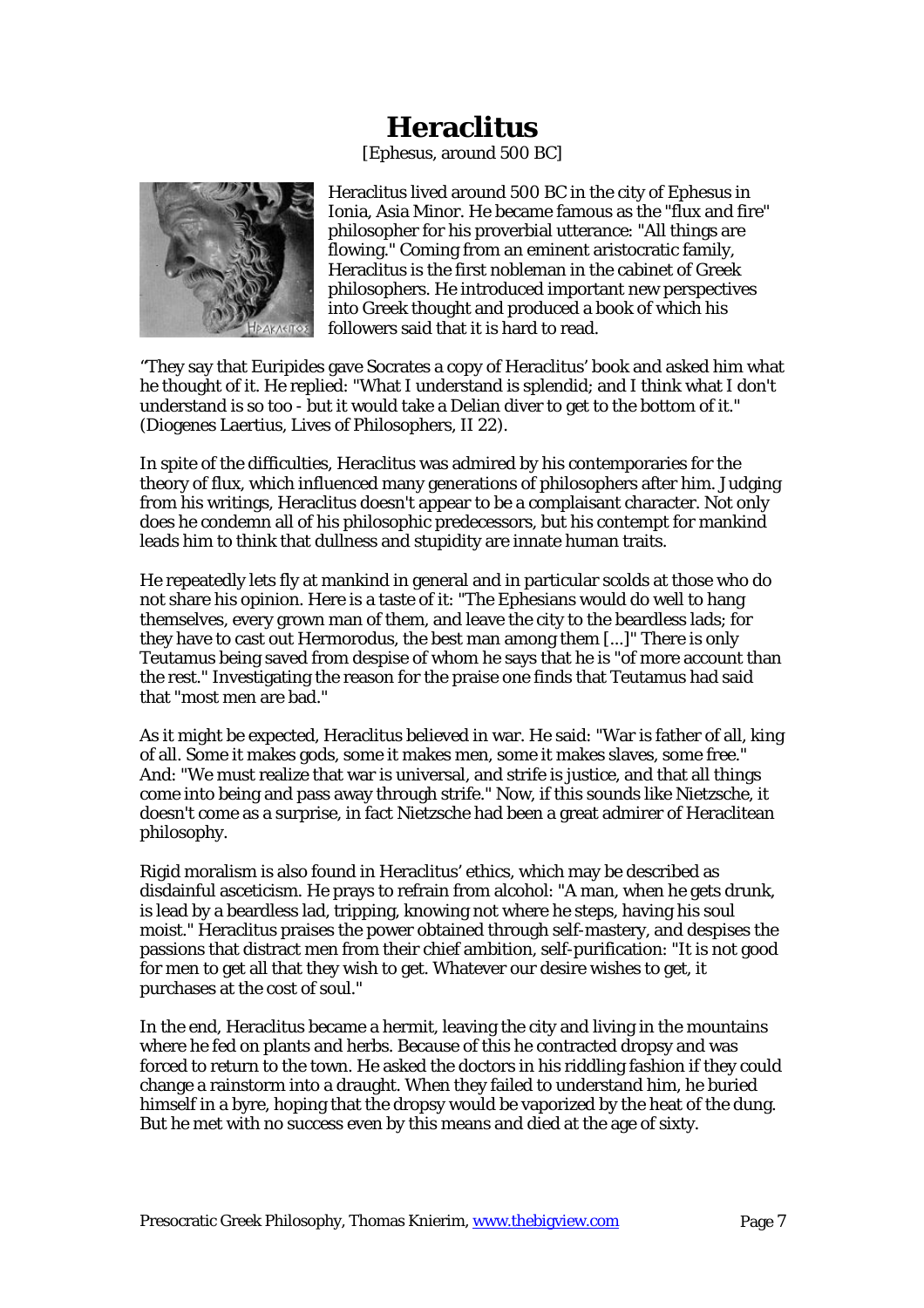Knowing Heraclitus' personality may help us to put his philosophical theories into the proper light. Let us look at the idea of flux and fire. Before Heraclitus, the world of the ancient Greeks had been fairly static. The Olympic Gods were eternal as the world they were gazing down upon. Everything was firmly embedded into an indivisible universe. The common principles of nature were perceived as everlasting and unchangeable, although what mankind knew about them was certainly limited.

The Greeks before Heraclitus focused on the essence of things, its nature and being, which they deemed unchangeable. In contrast, Heraclitus said: "You cannot step into the same river twice, for fresh waters are ever flowing in upon you." This simple sentence expresses the gist of his philosophy, meaning that the river isn't actually the same at two different points in time. - It is a radical position and Heraclitus was the to conceive it. He looked at everything being in the state of permanent flux and, hence, reality being merely a succession of transitory states. He told people that nothing is the same now as it was before, and thus nothing what is now will be the same tomorrow. With this he planted the idea of impermanence into Greek thought, and indeed, after Heraclitus Greek philosophy was not the same anymore.

Heraclitus held that fire is the primordial element out of which everything else arises. Fire is the origin of all matter; through it things come into being and pass away. Fire itself is the symbol of perpetual change because it transforms a substance into another substance without being a substance itself: "This world, which is the same for all, no one of gods or men has made; but it was ever, is now, and ever shall be eternal fire." and: "Fire lives the death of air, and air lives the death of fire; water lives the death of earth, earth that of water. Measures of it kindling and measures of it going out." (Diogenes Laertius)

Like Anaximander, Heraclitus sees a cosmic balance in the struggle of the elements, water, air, fire, earth. Due to the eternal transmutation of forms, which are made of the elements, no single element ever gains predominance. This implies that Heraclitus thinks of fire as a non-destructive; but merely transforming power. The process of transformation does not happen by chance, but is, according to Heraclitus, the product of God's reason -logos-, which is identical to the cosmic principles.

When Heraclitus speaks of God, he doesn't mean the Greek gods, neither a personal entity. Instead he thinks that God is living in every soul and even in every material thing on earth. The fiery element is the expression of God in everything, thus he is in every sense a pantheist.

Another of Heraclitus' main teachings can be called the "unity of opposites". The unity of opposites means that opposites cannot exist without each other - there is no day without night, no summer without winter, no warm without cold, no good without bad. To put it in his own words: "It is wise to agree that all things are one. In differing it agrees with itself, a backward-turning connection, like that of a bow and a lyre. The path up and down is one the same." Comparing the convergence of opposites with the contrary tension of a bow and a lyre is perfectly in harmony with his theory of flux and fire.

From a modern perspective it seems trivial to state that opposites are the same, yet to the Greek it was not entirely obvious. Hot and cold can both be expressed as a degree of temperature, dark and bright as a degree of light. Nonetheless, the Heraclitean theory of perpetual flux and universal transformation goes far beyond what was obvious to the ancients: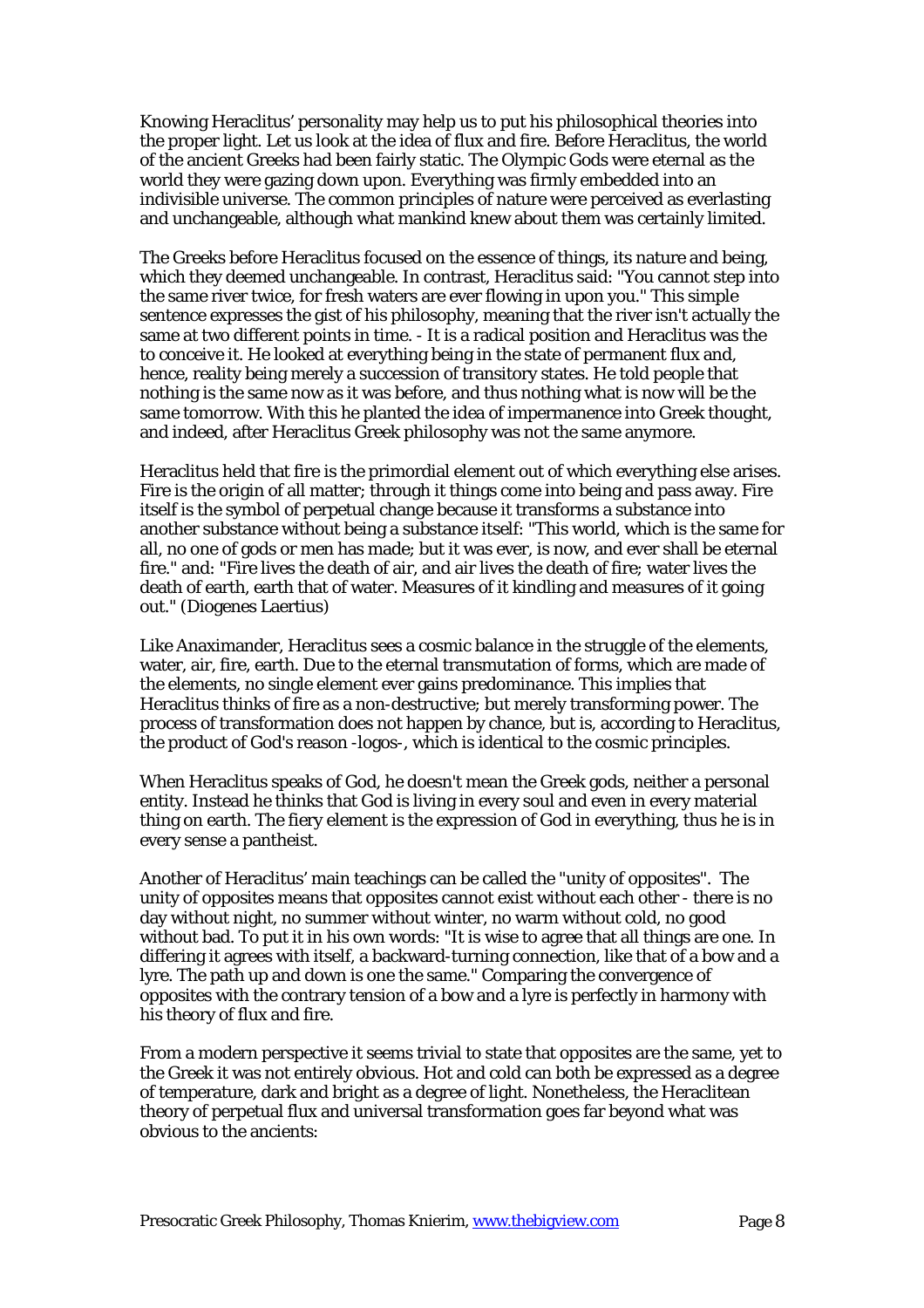"Science, like philosophy, has sought to escape from the doctrine of perpetual flux by finding some permanent substratum amid changing phenomena. Chemistry seemed to satisfy this desire. It was found that fire, which appears to destroy, only transmutes: elements are recombined, but each atom that existed before combustion still exists when the process is completed.

Accordingly it was supposed that atoms are indestructible, and that all change in the physical world consists merely in rearrangement of persistent elements. This view prevailed until the discovery of radioactivity, when it was found that atoms could disintegrate. Nothing daunted, the physicist invented new and smaller units, called electrons and protons, out of which atoms where composed; and these units were supposed, for a few years, to have the indestructibility formerly attributed to the atoms.

Unfortunately it seemed that protons and electrons could meet and explode, forming, not new matter, but a wave of energy spreading through the universe with the velocity of light. Energy had to replace matter as what is permanent. But energy, unlike matter, is not a refinement of the common-sense notion of a 'thing'; it is merely a characteristic of a physical process. It might be fancifully identified with the Heraclitean fire, but it is the burning, not what burns. 'What burns' has disappeared from modern physics." (Bertrand Russel, History of Western Philosophy, 1945)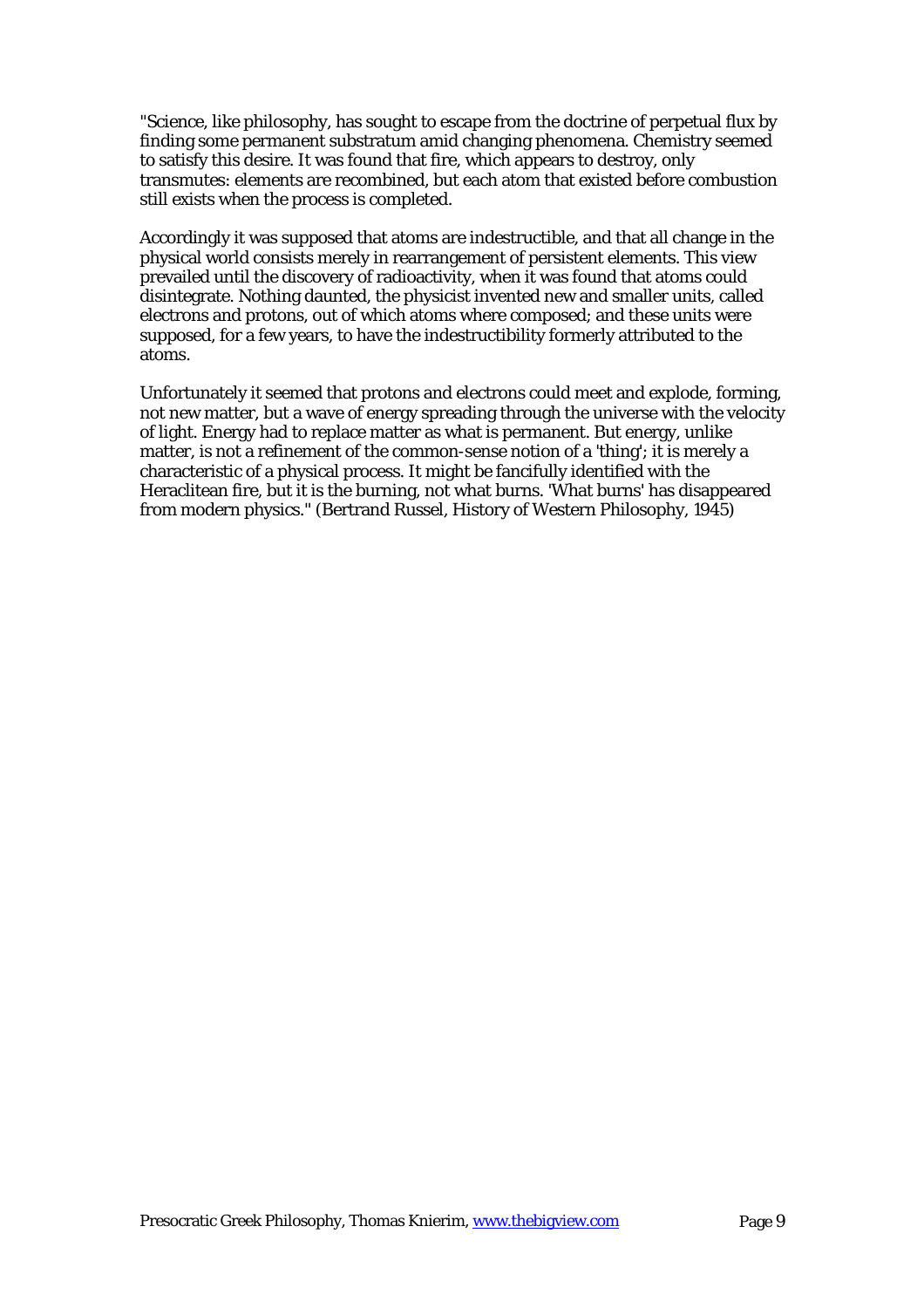# **Parmenides and Zeno**

[Elea, 515 - ? BC]



Heraclitus maintained that everything changes, and since philosophers love to argue, it is perhaps unsurprising that someone stated the exact opposite, namely that nothing ever changes. This view was put forward by Parmenides, son of Pyres who came from Elea, a Greek foundation in southern Italy.

The chronicle describes Parmenides as a nobleman who once established a new law for Elea, which became so popular that all

new officials of the city had to swear they will abide by the Parmenidean law before they were inaugurated. Parmenides is also known for the philosophical school he established in his city, the Eleatic school. It is further said that Parmenides and his main disciple, Zeno, once came to Athens for the festival of the Great Panathenaea where they had an encounter with the young Socrates. Although the narrative is uncertain, there is no doubt that Socrates, Plato, and Aristotle were strongly inspired by the Eleatic school.

Parmenides stated that the senses deceive us and, hence, our perception of the world does not reflect the world as it really is. Instead, the real world is something above our apprehension and can only be apprehended through logic. His chief doctrine is that the only true being is "the One" which is indivisible and infinite in time and space. But "the One" is not conceived by Parmenides as we conceive God, neither is it reminiscent of the Hindu "Brahman". Instead he thinks of it as a material being with infinite extension, which he concludes from logical reasoning.

He argues that the perception of movement and change is an illusion and says that everything that is, has always been and will ever be, since it can always be thought and spoken of. The essence of this argument is: If you speak or think of something, the word or thought relates to something that actually exists, that is both thought and language require objects outside themselves, otherwise they would be inconceivable. Parmenides assumes a constant meaning of words and concludes from there that everything always exists and that there is no change, for everything can be thought of at all times.

In fact, he did not express his ideas so straightforwardly. His writings are in awkward hexameters, its contents intermixed with unfathomable symbolism, as in the following example: "The mares that carry me as far as my heart may aspire were my escorts; they had guided me and set me on the celebrated road [...] Only one road, one story is left: that it is. And on this there are signs in plenty, that, being it is unborn and indestructible, whole of one kind and unwavering, and complete. Nor was it, nor will it be, since now it is, all together, one, continuous. [...] That it came from what is not I shall not allow you to say or think - for it is not sayable or thinkable that it is not." (Simplicius, Commentary on the Physics, 144.25 ff)

Melissus, an eminent citizen of Samos and admirer of Parmenides produced a book approximately 50 years later, rendering Parmenides' doctrines in clearer prose. In the following excerpt he explains the canon of infinity and perpetuity of the One: "Since what comes into existence has a beginning, what does not come into existence has no beginning. But what exists has not come into being. [which was deducted before in the text] Therefore it has not got a beginning.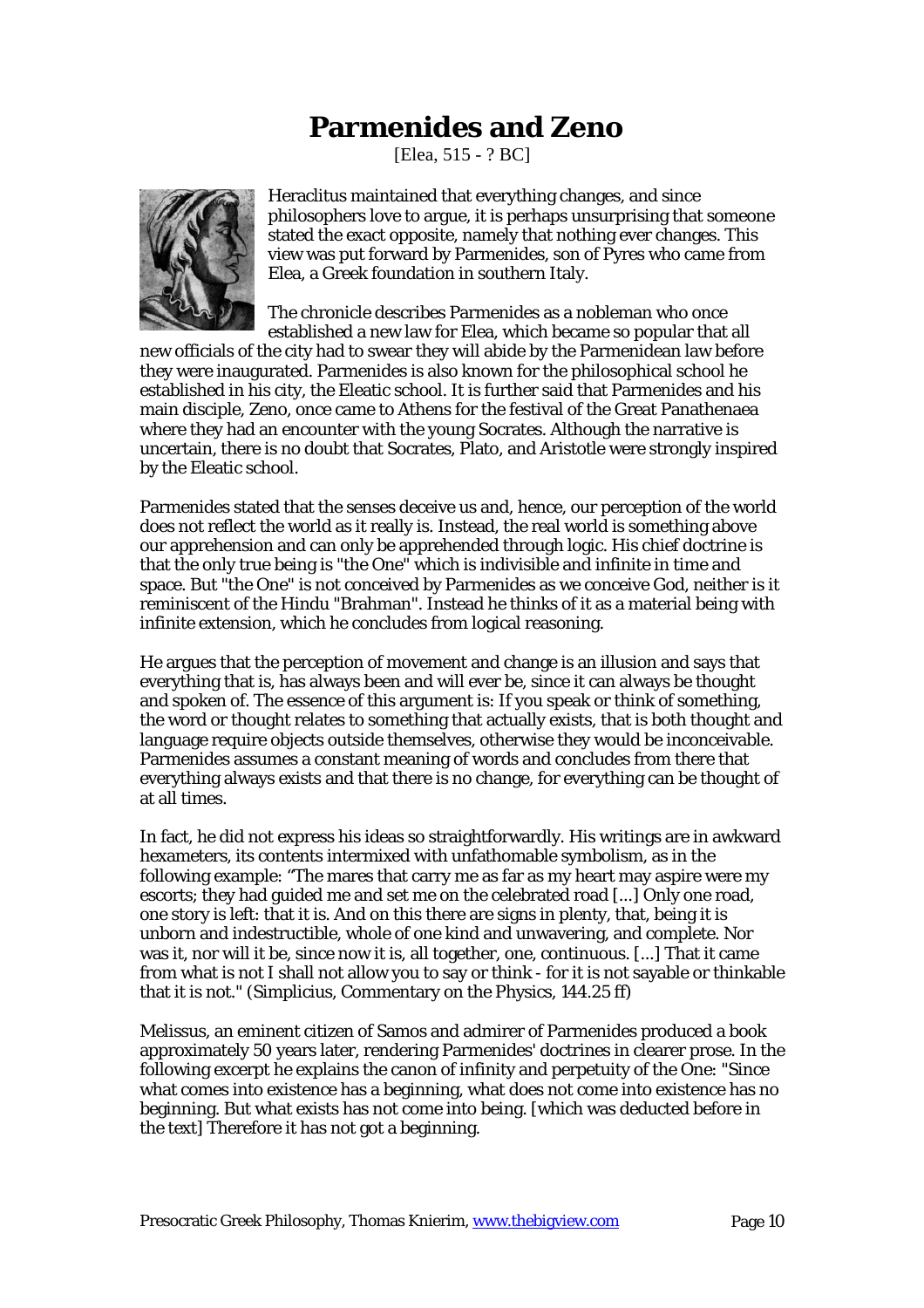Again, what is destroyed has an end, and if something is indestructible it has no end. Therefore what exists, being indestructible, has no end. But what has neither beginning nor end is in fact infinite. Therefore what exists is infinite. If something is infinite, it is unique. For if there were two things they could not be infinite but would have limits against one another. But what exists is infinite. Therefore there is not a plurality of existents. Therefore what exists is one." (Simplicius, Commentary on the Physics, 103.13 ff)

The above states the gist of classical monism. It is obvious that Parmenides is wrong, although his deductions are logically correct. The problem lies in the axiom; he assumes that the intelligible word and the things themselves have a common form of existence. Parmenides attempted to build his metaphysics on basis of the logical conclusions derived from this axiom. Although the resulting theory is erroneous, his methodology was a genuine innovation.

Parmenides profoundly influenced later philosophers with this method and possibly supplied the spark for Plato's theory of ideas. Since Eleatic philosophy grossly contradicts common sense, it is unsurprising that his teachings brought forth critical challenge and ridicule among his contemporaries. It was Parmenides' brightest disciple, Zeno (some say he was his lover, too), who became the chief defender of his master's position. Again, the methodology is conclusive argument.

Zeno followed his master's advise to disarm his adversaries by leading their argument ad absurdum and thus became famous for his paradoxes. That the senses give us no clue to reality but only to appearance was proved by Zeno in the following manner (Zeno speaks to Protagoras, the sophist): "'Tell me, Protagoras,' he said, 'does one millet-seed - or the ten-thousandth part of a millet-seed make a sound when it falls or not?' Protagoras said that it did not. 'But,' he said, 'does a bushel of millet-seed make a sound when it falls or not?'

When he replied that a bushel does make a sound, Zeno said: 'Well, then, isn't there a ratio between the bushel of a millet-seed and the single seed - or the ten-thousandth part of a single seed?' He agreed. 'Well, then,' said Zeno, 'will there not be similar ratios between the sounds? For as the sounders so are the sounds. And if that is the case, then if the bushel of millet-seed makes a sound, the single seed and the tenthousandth part of a single seed will also make a sound.' That was Zeno's argument." (Simplicius, Commentary on Physics, 1108.14-28)

To evince that motion and change is an illusion, Zeno presented the following paradoxes:

1. The Racecourse. Imagine a racecourse of a given length, say 100m. The runner starts at the beginning of the racecourse and reaches the goal in a given time. In this example of motion, the runner traverses a series of units of distance, foot perhaps. Zeno holds, that each unit of distances can be divided into smaller distances, 1/2 foot, 1/4 foot, 1/8 foot and so on, until at last we have an infinite number of distances. How can the runner traverse an infinite number of distances in a finite amount of time?

2. Achilles and the Tortoise. The swift Achilles and the tortoise hold a race contest. Because Achilles is a sportsman, he gives the tortoise a head start. While the tortoise is already moving towards the goal, Achilles starts and pursues the tortoise. In a few seconds he reaches exactly the point, where the tortoise has been when Achilles started. However, during this time the tortoise has moved forward and it takes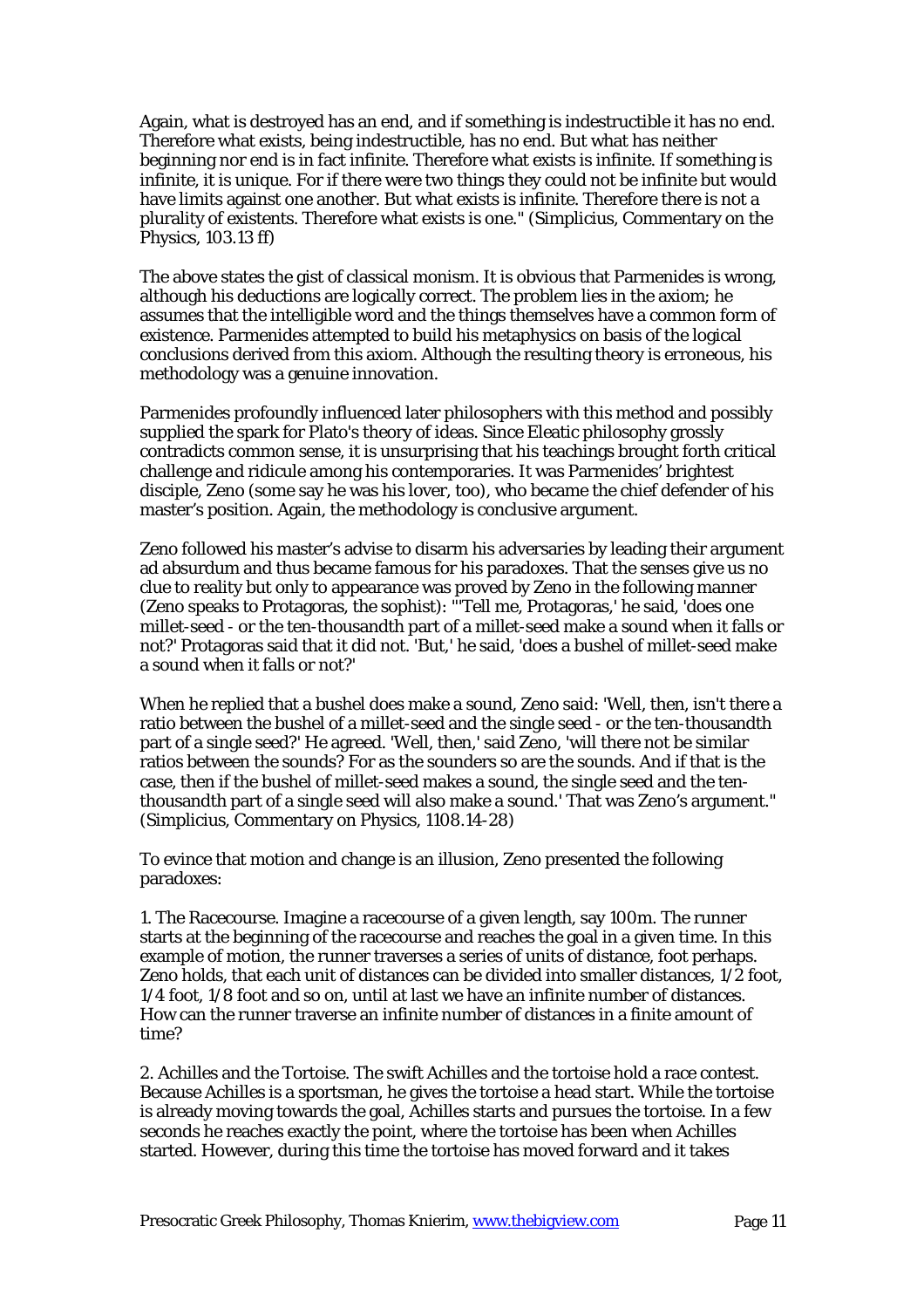Achilles a certain amount of time to make up for this distance. Again, the tortoise has moved on in that time and Achilles needs another, smaller amount of time to make up for it. The distance between Achilles and the tortoise will always be divisible and, as in the case of the racecourse, no point can be reached before the previous point has been reached, thus Achilles can never overtake the tortoise.

3. The Arrow. Does the arrow move when the archer shoots it at the target? If there is a reality of space, the arrow must at all times occupy a particular position in space on its way to the target. But for an arrow to occupy a position in space that is equal to its length is precisely what is meant when one says that the arrow is at rest. Since the arrow must always occupy such a position on its trajectory which is equal to its length, the arrow must be always at rest. Therefore motion is an illusion.

There are more of Zeno's paradoxes; almost all involve dichotomy and the mathematical problem of infinity. Although these paradoxes are confusing, it is quite evident to us that the conclusions derived from them are nonsensical. Yet, this was not obvious to Zeno's contemporaries. In the early beginnings of philosophy, these logical pitfalls presented a major obstacle to progressive thought, and Parmenides maintained a significant influence on Greek thought for some time.

The paradoxes illustrate the sort of problems we encounter in language and logic. Zeno's arguments are fallacious and may be refuted, once the correct premises are applied, yet the correct premises are less than obvious. Therefore, Parmenides and Zeno can be credited with having demonstrated, contrary to their intention, that logic alone is no sure-fire way to attain meaningful knowledge. They have instead shown that the opposite is occasionally true and that we must beware of logical pitfalls. Philosophical reasoning is only as sound as the premises it rests on.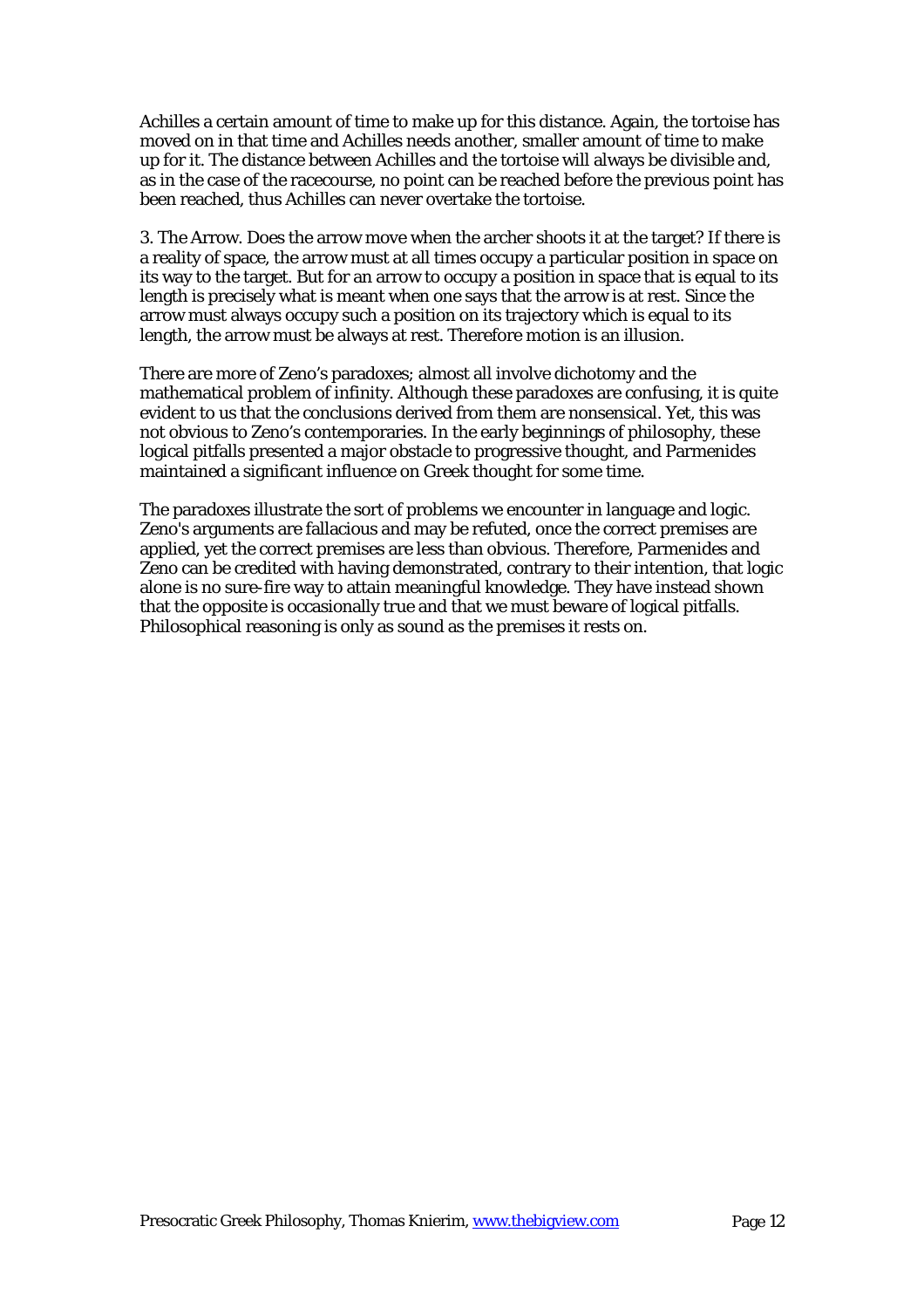# **Empedocles**

[Acragas, 490 - 430 BC]



The Pythagorean influence dominated Greek thought for a long time. Many of Pythagoras' ideas can be found in the work of Empedocles. He was the first philosopher who stated that there are four primordial elements: earth, air, fire and water. This is a somewhat statesman-like compromise between the view of Pythagoras who maintained that water is the primordial substance, Anaximenses who said it is air, and finally Heraclitus who

said that fire is the origin of everything. The ingenious combination of these views was Empedocles' major contribution to the dispute about the primordial element, which lasted almost as long as Greek philosophy itself.

Empedocles came from a rich and illustrious family in Acragas at the south coast of Sicily. It is said that his grandfather won a victory in the horse-racing at the Olympic games of 496 BC. He was a politician of Acragus who represented the democratic group and he also worked as a scientist and physician.

Legend tells us that Empedocles worked miracles by magic and by his scientific knowledge thus he was often approached by the citizens of Acragus for oracles. People believed he could control the winds and he had allegedly restored to life a woman who had seemed dead for thirty days. He spoke of himself as a god sometimes and his desire to be godlike made him ending his life by leaping into the crater of the Etna volcano, hoping thereby not to leave any remains of his (mortal) body so that people would think he has returned to the gods.

Like Heraclitus, he wrote his philosophical works in verse. The most important writings are "On Nature" and "Purifications" of which numerous fragments have survived. The original texts are quite enigmatic and difficult to read or translate. We will look at the chief points in plain English, hopefully without losing too much of the original content. Because synthesis was his specialty, Empedocles arrived at a new cosmology that unites the conflicting standpoints of Heraclitus and Parmenides and reconciles flux and fire with monism.

Empedocles came to the conclusion that motion and change actually exist and that at the same time reality is fundamentally changeless, allowing the validity of both Heraclitean and Parmenidean doctrines and combining them into a new and surprising concept. As it was said before, Empedocles believed that all matter in the universe is made of the four elements, but he added something unique to the elements: the forces of Love and Strife.

Love and Strife cannot be understood literally; instead Empedocles spoke of them as diametrically opposed cosmic principles, where Love (harmony) is the uniting force that attracts all things, thereby creating something new, and Strife (discord) is the dividing force that separates and destroys things. This notion bears some similarity to the Yin and Yang principles of ancient China. In the I-Ging, Yin is attributed to the female and Yang is attributed to the male. Together these two principles govern the totality of existence while bringing about cyclical changes, depending on whether Yin or Yang assumes dominance. This is not unlike Empedocles who contends that the history of the universe is cyclic and eternal and the primary moving factors are Love and Strife.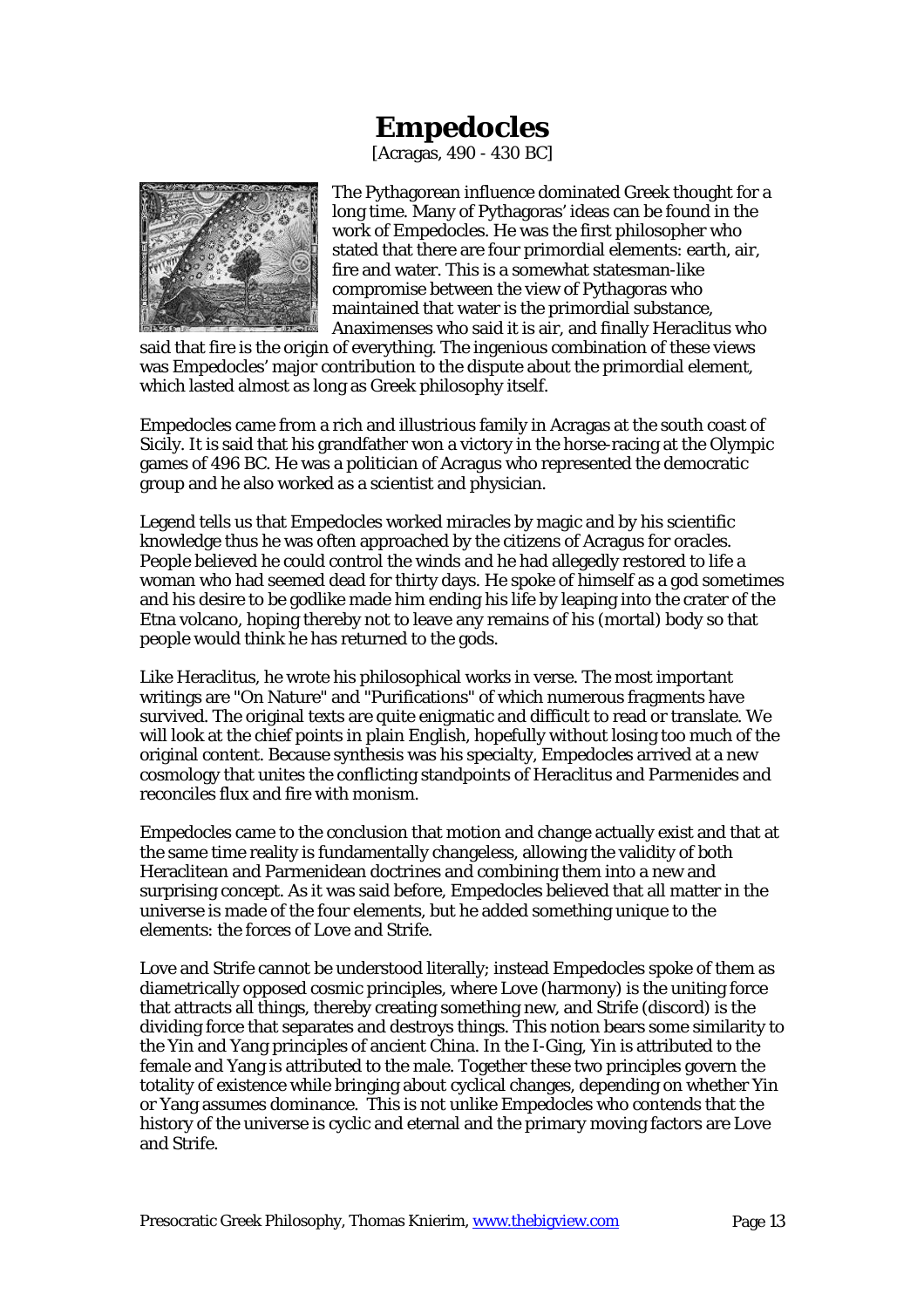According to Empedocles, all matter periodically contracts and expands. Under the power of Love everything unites until there is only "The One" - a divine and homogeneous sphere. Then the sphere dissolves under the rising power of Strife and the world is established in a series of stages until it reaches a state of complete dissolution. History then reverses itself, and the universe gradually returns to the state of the irreducible sphere. This cosmic cycle rolls on repeatedly without beginning and without end.

In his own words: "I will tell a two-fold story. At one time they [the elements] grew to be alone from being many, and at another they grew apart again to be many from being one. Double is the generation of mortal things, double their passing away: one is born and destroyed by the congregation of everything, the other is nurtured and flies apart as they grow apart again. And these never cease their continual change, now coming by Love all into one, now again all being carried apart by the hatred of Strife. Thus insofar as they have learned to become one from many and again become many as the one grows apart, to that extent they come into being and have no lasting life; but insofar as they never cease their continual change, to that extent they exist forever, unmoving in a circle. [...]

And in addition to them nothing comes into being or ceases. For if they were continually being destroyed they would no longer exist. And what would increase the size of the universe? And whence might it come? And where indeed might it perish, since nothing is empty of them? But these themselves exist, and passing through one another they become different at different times - and are ever and always the same." (Simplicius, Commentary on Physics, 31.30 ff)

This can be wrapped up in precise scientific terms. The last passage expresses the idea that the sum of all things in the universe is constant. Since we know that matter can be transformed into energy this is not quite correct, but we may disregard this subtlety because Empedocles made no distinction between matter and energy. The basic idea still holds in view of Einstein's principle of mass-energy conservation. Moreover, Empedocles' cosmology can be thought of as an anticipation of modern cosmology if we identify the state of complete unity with the hypothetical state of all matter being condensed into energy at the moment of the Big Bang. Since our universe is presently expanding, according to Empedocles, we would then live in the age of (rising) Strife.

Empedocles was remarkably ahead of his time. He made several noteworthy statements, such as that the moon would shine by reflected light and that solar eclipses are caused by the interposition of the moon. He held that light takes time to travel, but so little time that we cannot observe it. He also discovered at least one example of the centrifugal force: if a cup of water is whirled round at the end of a string, the water does not flow out. In addition, Empedocles conceived of a fanciful version of the theory of evolution which included the idea of survival of the fittest. He stated that in prehistoric times strange creatures had populated the world of which only certain forms had survived. Though, it must be granted that Empedocles' vision is somewhat crude and bizarre, compared to the painstaking investigation that led Darwin to the same conclusion two thousand three hundred years later.

The following are excerpts from the book "On Nature", in which Empedocles describes the fantastic creatures that preceded mankind: "Come now, hear how the shoots of men and pitiable women were raised at night by fire, as it separated, thus for my story does not miss the mark, nor is it ill-informed. First, whole-natured forms sprang up from the earth, having a portion of both water and heat. Fire sent them up,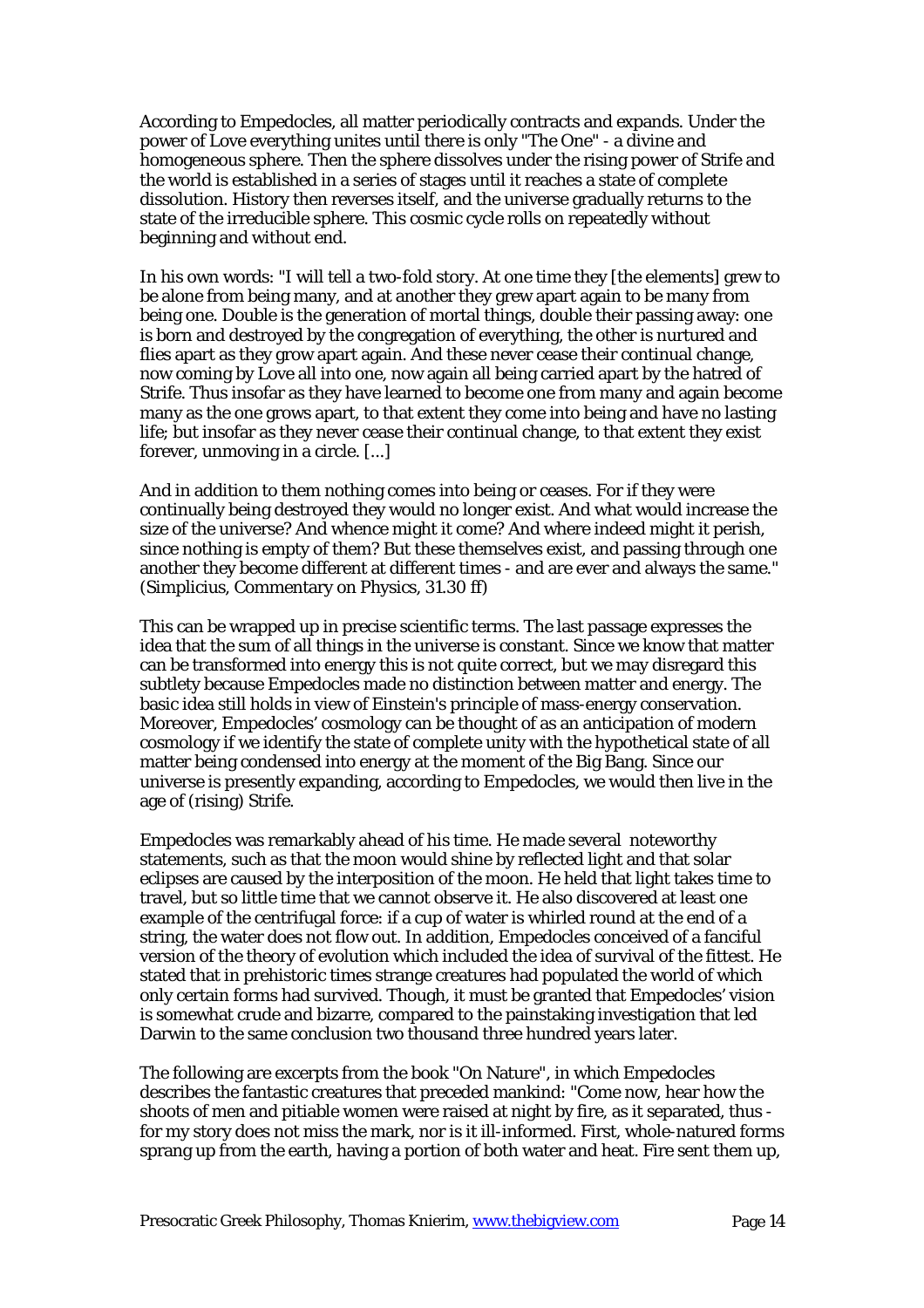wishing to come to its like, and they showed as yet no desirable form in their limbs, nor any voice, nor member native to man." (Simplicius, Commentary on Physics 381.29)

"Here many neckless heads sprang up. Naked arms strayed about, devoid of shoulders, and eyes wandered alone, begging for foreheads. But when they mingled, these things came together as each happened and many others in addition were continuously born." (Simplicius, Commentary on the Heavens, 586.6)

"Many grew double headed, double-chested - man-faced oxen arose, and again oxheaded men - creatures mixed partly from male partly from female form, fitted with dark limbs." (Aelian, The Nature of Animals XVI 29)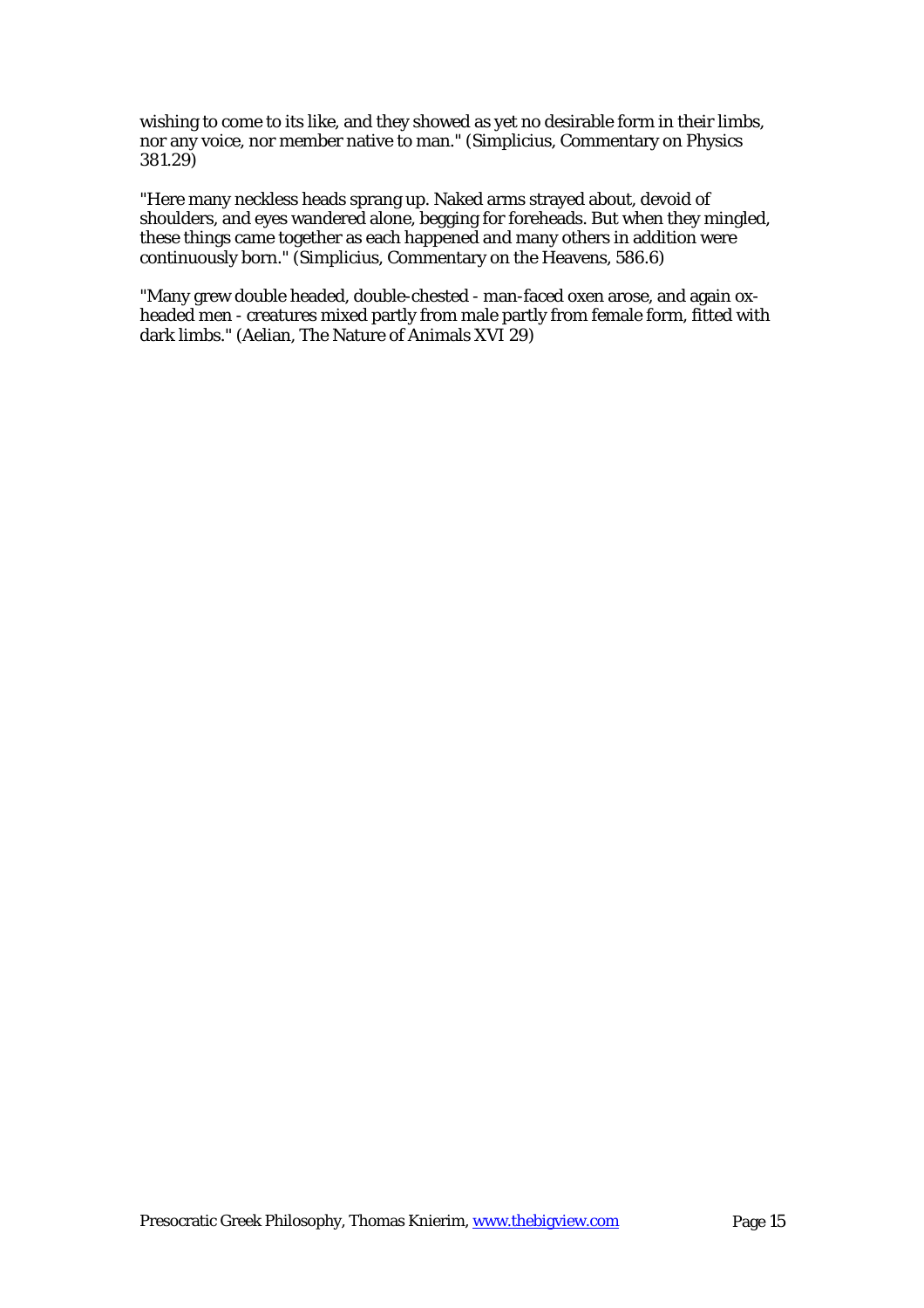#### **Anaxagoras**

[Clazomenae, 500-428 BC]

Anaxagoras was born in Clazomenae at the coast of Asia Minor around 500 BC. He spent much of his life in Athens, where he was associated with Pericles, the leading statesman of the age, and with Euripides, the writer of tragedies. At the time of the two Persian wars (490 BC and 480 BC) the greatness of Athens was at its peak after the city was victorious two times and gained great prestige in Greece.

A golden age started; the city became rich and prospered under the wise leadership of Pericles, who governed, by the free choice of its citizens, for about thirty years until his fall in 430 BC. "Pericles fell in, it seems with Anaxagoras, who was a scientific man; and satiating himself with the theory of things on high, and having attained to a knowledge of the true nature of intellect and folly, which were just what the discourses of Anaxagoras were mainly about, he drew from that source whatever was of a nature to further him in the art of speech." (Plato about Anaxagoras).

With his fall of Pericles' government, Anaxagoras was urged to leave Athens. He fled to Lampsacus in the Troad where he died, an honored guest, in 428 BC. Anaxagoras is said to have written only one book. As a follower of the old Milesian school he tried to revive the thoughts of Anaximenses in the post-Parmenidean period. Anaxagoras agreed with Empedocles that all coming into and going out of being is merely the composition and decomposition of existing substances, but he rejected Empedocles' Love and Strife theory, probably because there was no scientific reason that spoke for it.

He held that everything is infinitely divisible and that even the smallest portion of matter contains some of each element. This is in some sense the antithesis to the later atomistic theory of Leucippus and Democritus. Anaxagoras held that snow contains the opposites of black and white and is called white only because white predominates in it. In a sense, then, each part contains the whole of reality, each thing containing a specific share of all other things. The differences in form result from different portions of the elements. The variety of substances and forms we perceive is thus explained by the complexity of seemingly endless numbers of possible combinations.

Although these thoughts contradicted the dominant Pythagorean and Eleatic schools, they were not entirely new. Yet, Anaxagoras went a step further. The process by which matter is formed, he argued, is separation. The material world, which springs from the all-containing "One" creates itself through continuous dichotomization. It produces forms of multiplicity with increasing complexity. According to Anaxagoras, this process is originated and controlled by "mind" (nous).

The idea of mind as the supreme ordering principle is the most captivating aspect of his philosophy. Anaxagoras says that "mind is something infinite and self-controlling, and that is has been mixed with no thing, but is alone itself by itself." (Simplicius). Unfortunately this is nearly all he has to say about mind. Neither does he go into detailing the nature of mind, nor does he present a theory that explains the unfolding of reality on basis of mind. Anaxagoras' concept of mind stands like an overture without a symphony.

"Together were all things, infinite both in quantity and smallness - for the small too was infinite. And when all things were together, none was patent by reason of smallness; for air and ether covered all things, being both infinite - for in all things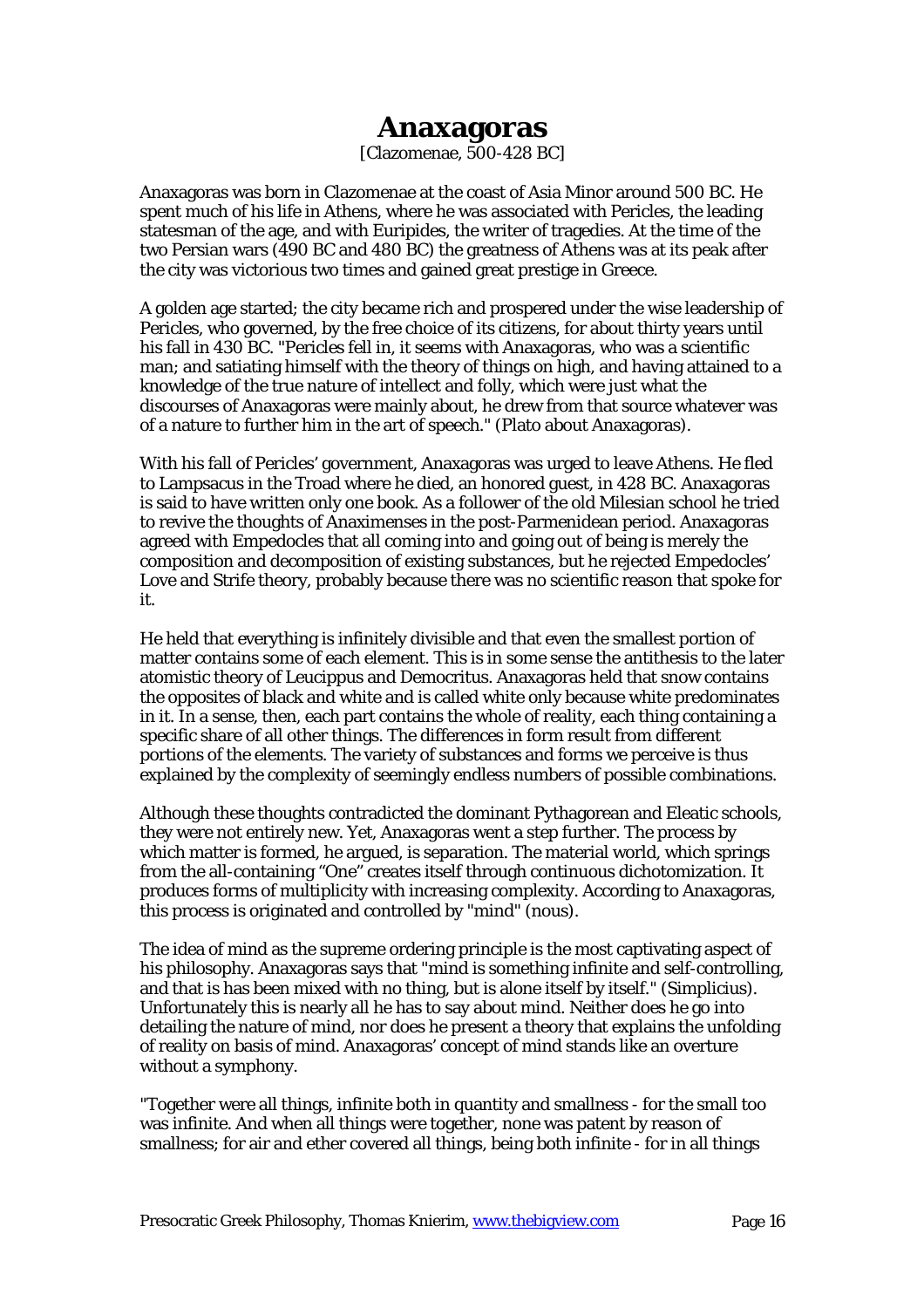these are the greatest both in quantity and size. [59 B1] For the small there is no smallest, but there is always a smaller. [B 3] In everything there is a share of everything - except mind - and in some things mind is present, too. [B 11] Other things possess a share of everything, but mind is something infinite and selfcontrolling, and it has been mixed with no thing. It is the finest of all things and the purest, and it possesses all knowledge about everything, and it has the greatest strength. And mind controls all those things, both great and small, which possess soul. [B 12]" (Simplicius, Commentary on the Physics, 300.27 - 301.10)

Aristotle, who was also a resident of Athens, said a hundred years later about Anaxagoras: "I once heard someone reading from a book of Anaxagoras and saying that it is mind which arranges and is responsible for everything. This explanation delighted me and it seemed to me somehow to be a good thing that mind was responsible for everything - I thought that in this case mind, in arranging things, would arrange them all, and place each, in the best way possible. So if anyone wanted to discover the explanation of anything - why it comes into being or perishes or exists, he would have to discover how it is best for it to be or to be acted upon or to act... Now, my friend, this splendid hope was dashed; for as I continued reading I saw that the man didn't use his mind at all, he didn't ascribe to it any explanations for the arranging of things but found explanations in air and ether and water and many other absurdities."

Aristotle's judgment may sound overly harsh. At any event we can give Anaxagoras credit for producing an interesting synthesis from the ideas of his influential predecessors Parmenides who said "All is One", and Empedocles who held that two opposite forces govern the universe. In the cosmology of Anaxagoras, these different forces are distinct manifestations of the same "nous". Although Anaxagoras did not explain it in detail, this idea provided the seed for later metaphysical speculation.

Anaxagoras was also an astronomer and a man of science. He observed vortexes and spiral phenomena in nature, which fascinated him. He believed the world was created through the rotary motion of a spiral, where initially all mass was united in the center and then, by centrifugal force driven by "mind", things came into being through the separation of mass into an increasing number of bodies and substances. It is unlikely that Anaxagoras derived this idea from the observation of spiral galaxies in space, because their structure cannot be observed by the naked eye and the Greeks did not have telescopes.

However, it is conceivable that he had concluded this from looking at the Milky Way, our own galaxy, which appears to us as a band on the firmament. With some imagination he might have envisioned the band as a disk-shaped spiral of stars with our own planet being located somewhere along its plane (in fact our solar system is located in the outer region of one of its arms). Whether Anaxagoras had a conception of galaxies at all is questionable. There are no records of such observations and it would take considerable visualization power to deduce the shape of a spiral galaxy. The successors of Anaxagoras did not think very highly of his vortex theory, and so the idea was dropped soon.

Today, we know that if the mass of a galaxy was concentrated at its center, it would have created a black hole and the gravitation would have been too strong to allow anything to emerge from it, at least not through rotary motion, and most likely not through mind. In spite of this, the concept of mind as the force and the idea that it drives things was highly original and had a significant impact on later philosophers.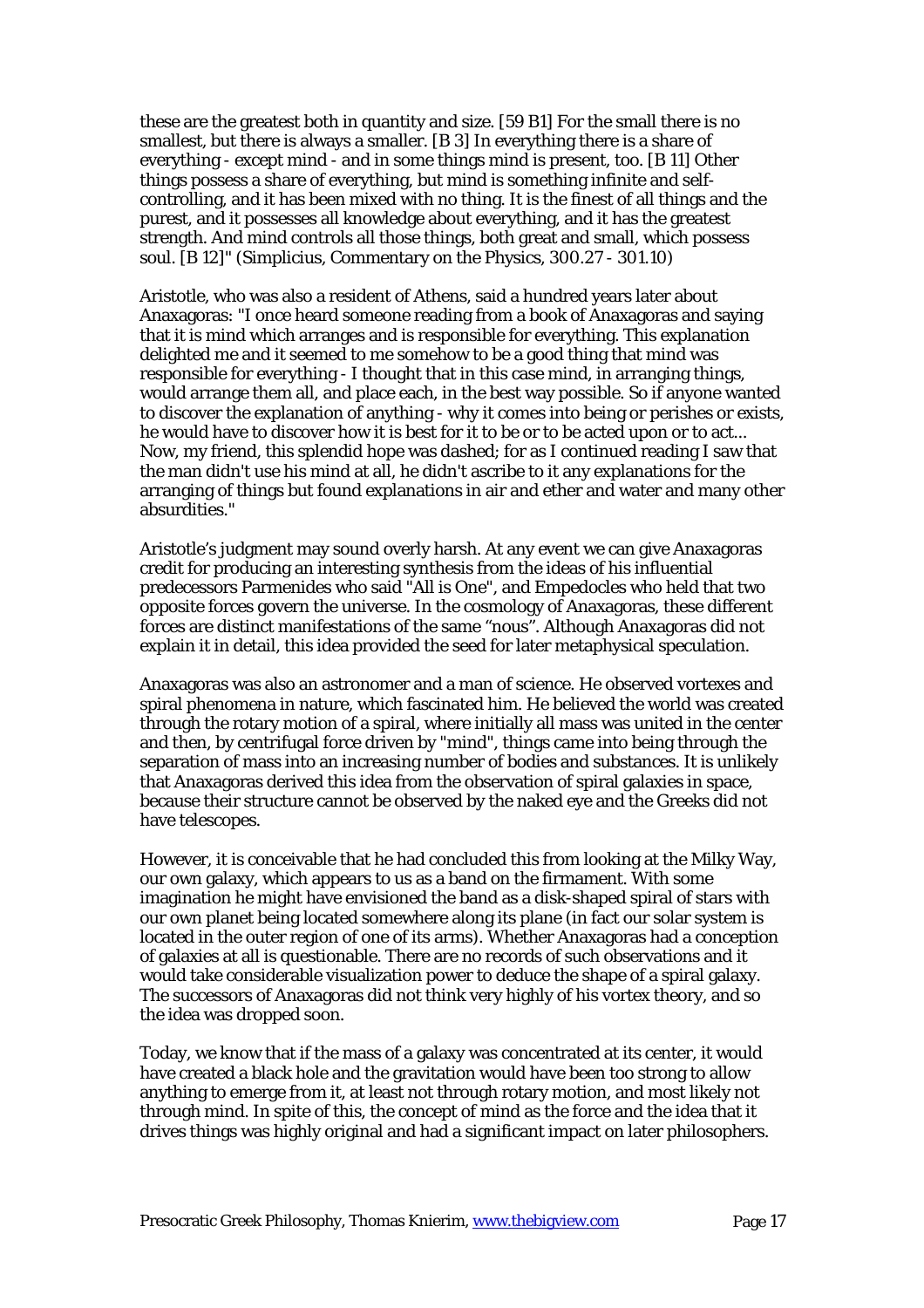# **Leucippus and Democritus**

[Abdera, 460 - 370 BC]



With the work of Leucippus and Democritus ancient Greek philosophy reaches its zenith when the initial question of Thales after the true nature of matter culminated 180 years later in the subtle concept of atoms, which bears an amazing resemblance to the twentieth century's view of chemistry. For this reason, Leucippus and Democritus have undoubtedly deserved the first price for the best guess in antiquity, as far as natural science is concerned. Unfortunately their contemporaries did not share their views with the same enthusiasm.

Leucippus is a very shadowy figure; his exact dates are unknown, some even say he never existed, but it is likely that he was a contemporary of Empedocles (around 440 BC) and that he came either from Miletus or from Elea. Democritus, who was a disciple of Leucippus, is a more certain figure. He was born 460 BC in Abdera in the north of Greece and died at the age of 90 years, after leaving an expansive work elaborating his philosophy including the atomistic theory in great detail. Democritus has written approximately 70 books and hence overshadows his master by far. Unfortunately none of his writings remained intact, but a great deal of what he said has survived in Epicurus.

The atomistic theory began as an endeavor to overcome the odd logical consequences of the Eleatic school. Leucippus and Democritus did not accept the Eleatic hypothesis that "everything is one" and that change and motion is an illusion. Parmenides had said the void is a fiction, because saying the void exists would mean to say there is something that is nothing, which he thought is a contradiction in itself, but he was deceived by thinking of "being" in the sense of "material being". Thinking of the void as real would have overthrown Parmenides' theory, because allowing the void to exist as "space bereft of body" (Aristotle) with adjoining plenums implies the opposite of classical monism.

Overthrowing monism was exactly what Leucippus and Democritus intended. They succeeded elegantly by inventing the concept of atoms, for which they are still known. Democritus began with stating a notion of space that served as its premise. Rather than an attribute of matter that describes its extension, Democritus characterizes space as a receptacle for stationary and moving objects, which –under certain circumstances– can as well be completely empty.

Twenty centuries later, Sir Isaac Newton had set forth the receptacle standpoint from where he developed his mechanics. He had a bitter controversy with Leibniz who held, on somewhat different grounds than Parmenides, that space is a system of relations. Today, we realize that both views about space were inaccurate because space can be without solid matter, but it always contains some form of radiation. We also know that the geometry of space is defined by mass, hence, the concept of space as a property of "what is" is closer to the understanding of contemporary physics, therefore Newton is likely to lose this argument today.

Leucippus and Democritus did not care to refute the Parmenidean paradox about the void, instead they simply ignored it, which proved to be useful, because it let them constructively explain motion and change. Change, they explained, is an observation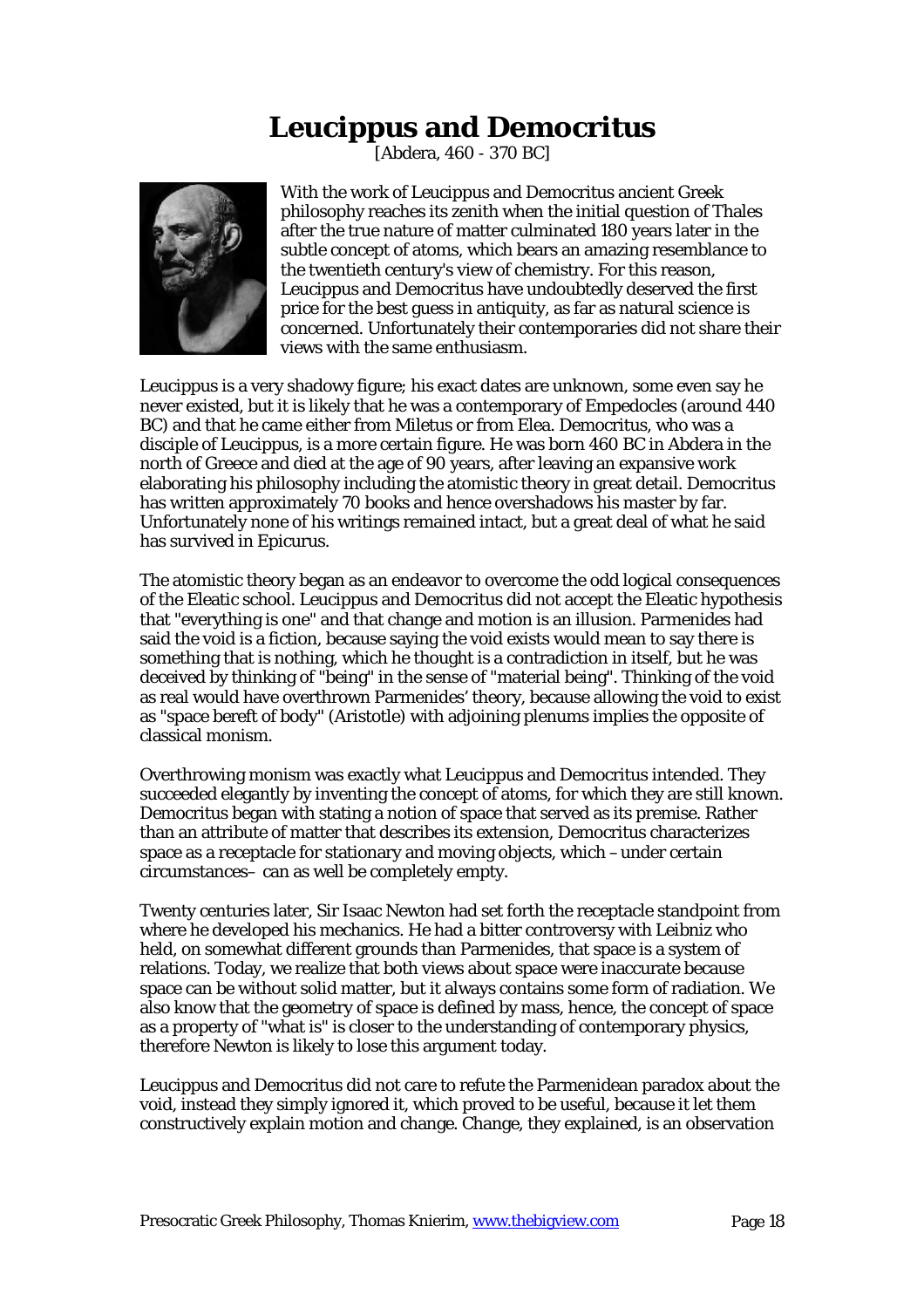that does not deceive the senses; change is real, it happens on account of the recombination of more rudimentary substances.

Previous Greek philosophers had already raised this point, but prior to the atomists none of them was able to provide a satisfactory explanation for what "substance" is. It was Leucippus' and Democitus' endeavor to develop a theory that would be consistent with sense perception and -by virtue of logical coherence- not contestable by the Parmenidean arguments.

They held that the nature of things consists of an infinite number of extremely small particles, which they called atoms. Atoms are physically, but not geometrically, indivisible. Democritus described atoms as being indestructible and completely full, i.e. containing no empty space. Because of their indestructibility, atoms are eternal. The notion of the atom itself as an "eternal oneness" may be interpreted as a concession to the Eleatic school.

According to the atomists, nature exists only of two things, namely atoms and the void that surrounds them. Leucippus and Democritus thought that there are many different kinds of atoms, each distinct in shape and size and that all atoms move around in space. Surprisingly they did not deem it necessary to give a reason for the motion of atoms, whereby they avoided the sort of logical mistakes that other philosophers had made. They denied that the motion of atoms is impelled in any way, instead they held that atoms move at random, like in the modern kinetic theory of gases. Democritus illustrated the movement of atoms with an observation he made in nature. He compared it to the movement of motes in a sunbeam when there is no wind.

The moving atoms inevitably collide in space, which in some cases causes them to be deflected like billiard balls, and in other cases, when the shapes of two atoms match in a way that they can interlock, causes them to build clusters upon collision, thereby forming substances which make up the objects of our perception. In this regard, Democritus' idea reveals an interesting parallel to Pythagoras, who said that all things are numbers. Because the characteristics of an atom can be described in numbers, any substance can be expressed as a combination of these numbers.

It is controversial whether the atomists also regarded weight a quality of atoms. It seems they simply neglected weight, although Democritus had mentioned that "the more any indivisible exceeds, the heavier it is". At this point, the atomists entered into what their predecessors had postulated to be the origin of matter, namely water (Thales), air (Anaximenses), fire (Heraclitus) and earth (Empedocles). They said, quite accurately as we know today, that these four elements are not primordial substances, but are composed of atoms like everything else.

Contemporary science has proven the atomists right. The atom concept finally took shape in 20th century's views of physics and chemistry. We know atoms as particles with a small positive nucleus that is surround by clouds of electrons and we know that the size of the entire structure is approximately 1/10,000,000 mm. Of course, the antique notion of atoms seems crude by comparison. The characteristics of being indivisible, indestructible, and massive, which had originally been ascribed atoms, cannot be upheld any longer. Today, we also have a better understanding of the internal structure of atoms, and we know that weight, or better mass, is a significant property of atoms.